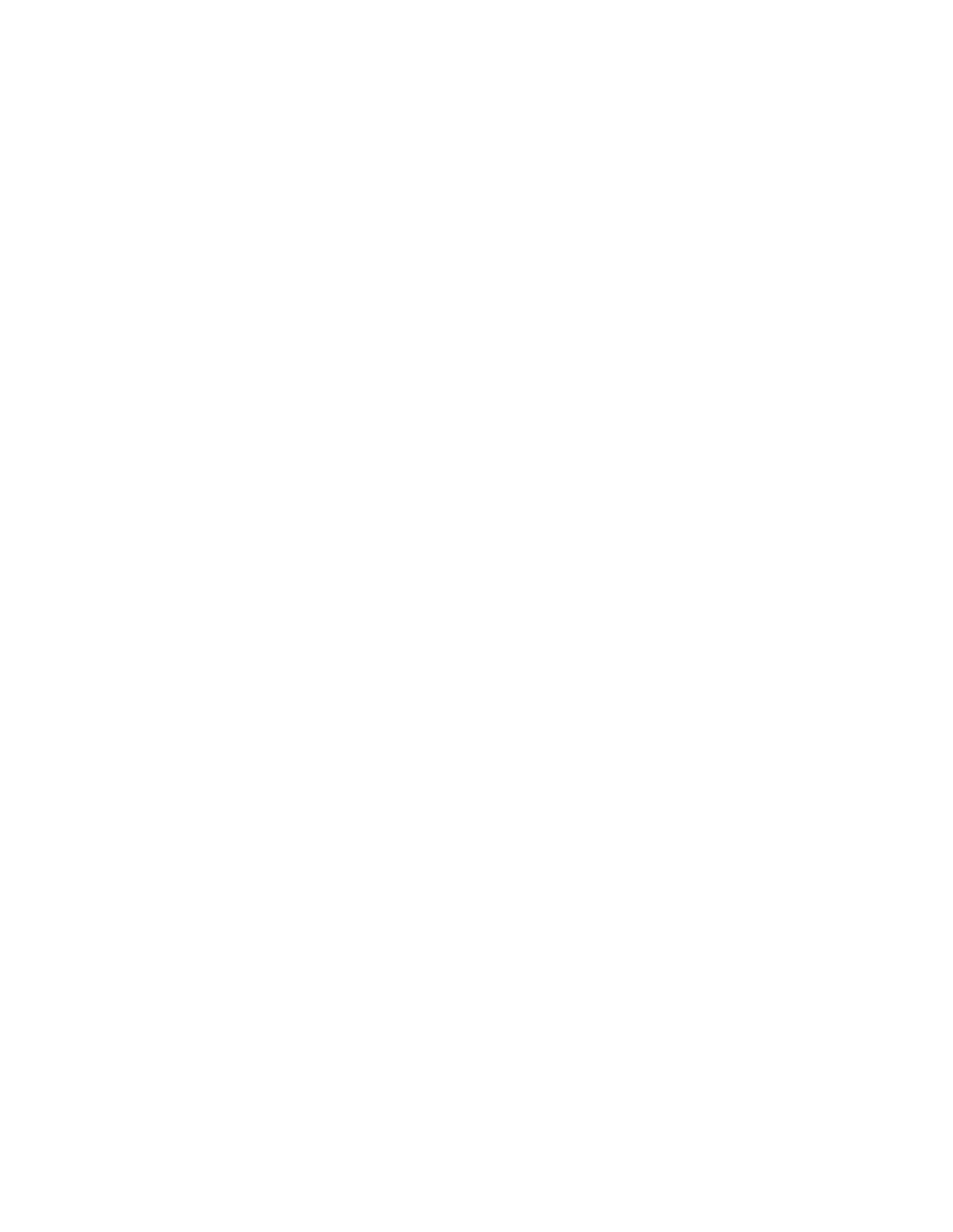# *Lindenwood University Commencement*

Welcome to Lindenwood University and one of the most important ceremonial occasions of the academic year. Lindenwood's Commencement ceremony is filled with symbolism and tradition that remind us of the noble purpose of colleges and universities. The academic dress worn by the students, faculty, boards, and platform party is described on the back inside cover of this program. Students wearing blue gowns and gold medallions are members of LindenScroll, a senior service honorary society, or Lindenwood Student Ambassadors, a select group of students dedicated to the positive promotion of Lindenwood University. Their duty as marshals is to direct the processional and seating of students, faculty, board members, and administrators.

Academic customs originated within the medieval church, and the order of procession follows ecclesiastical custom with the most honored members of the procession at the end. The fife and drums corps, followed by the LindenScroll flag bearers and the graduating students, leads the procession. The faculty follows the students in the processional, and members of the Alumni Board, the University Board of Directors, and the platform party follow them. The President, preceded by the Faculty Marshal, is the last person to enter the Commencement area. The mace carried in the academic procession by the Faculty Marshal symbolizes the authority of the President. A staff of linden wood, surmounted by a silver cup, is used. The mace originally belonged to President John Roemer who served Lindenwood from 1914 to 1940. It is used only on occasions when the faculty and President march in formal procession. The American flag and Lindenwood University flag are displayed at the foot of the platform, along with the mace.

For centuries, colleges and universities have awarded honorary degrees to worthy recipients for institutional and societal contributions. These degrees, awarded *honoris causa* ("for honorary cause"), represent Lindenwood University's most time-honored way of recognizing significant service and achievement.

At university graduations, there are typically three types of Latin honors bestowed. In order of increasing level of honor, they are as follows: *Cum Laude,* "with praise"; *Magna Cum Laude,* "with great praise"; and *Summa Cum Laude,* "with highest praise." Two additional forms of recognition offered at Lindenwood are University Honors, recognition of students who graduate with a cumulative grade-point average of at least 3.3 and complete at least eight courses with an Honors distinction, and Community Service Honors, recognition of students who complete 500 hours of qualified community service.

During Lindenwood's Commencement ceremony, the candidates for degrees are presented to the President by the executive administrative officers. Each student's name is read by a dean, and the President presents the diploma to that student and congratulates the new graduate. Once all the degrees have been conferred, the fife and drum corps leads the recessional in reverse order of their entry with the newest alumni at the end of the procession. Faculty members gather on either side of the aisle at the rear of the seating area applauding their former students.

We hope that you enjoy our Commencement ceremony and that you will respect our protocol for the enjoyment of all concerned. Please remain in your seats during the ceremony. During the conferring of degrees, please refrain from applause until all of the graduates have been presented. Please stand for the processional and invocation, as well as for the benediction and recessional.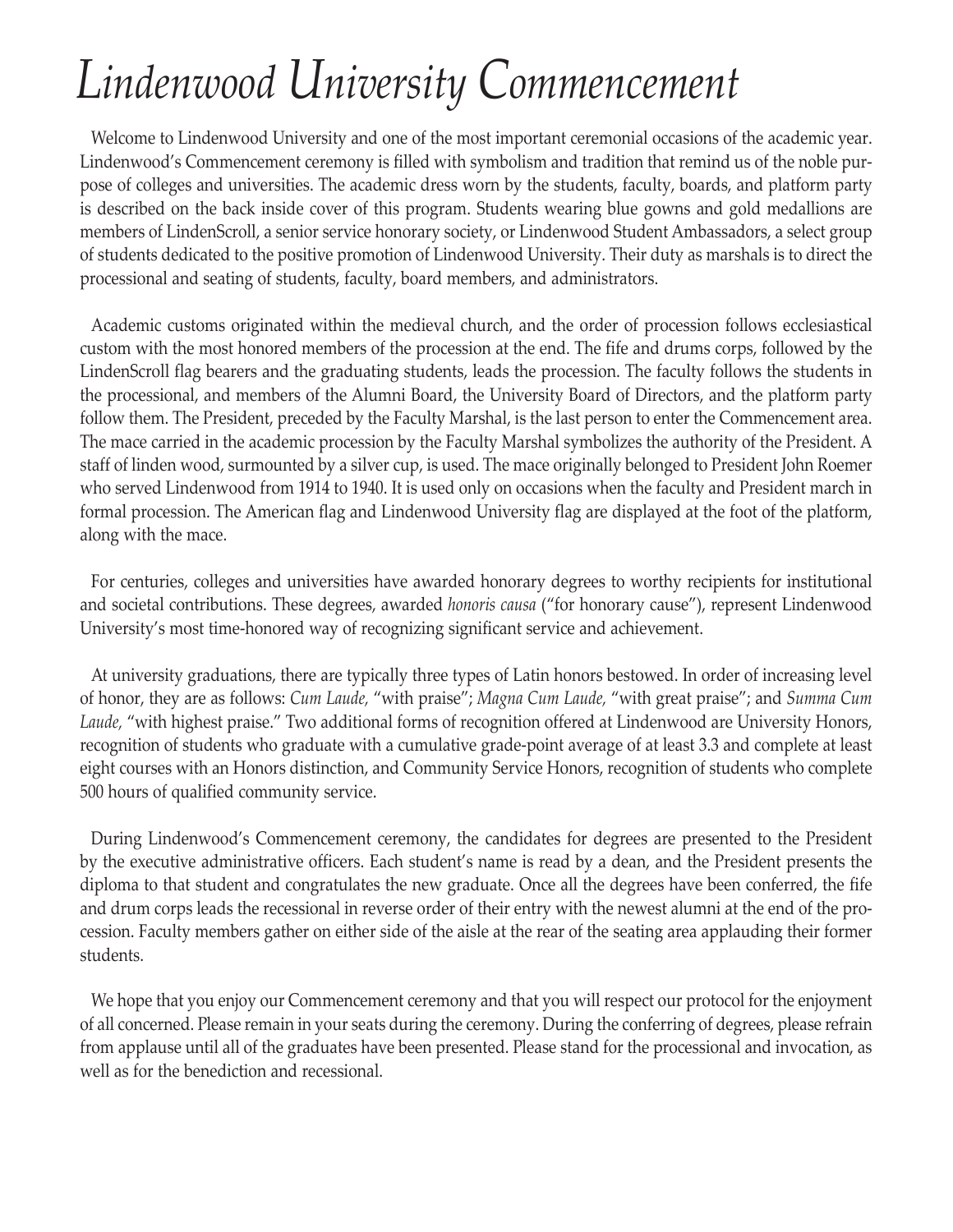# *Lindenwood History*

Lindenwood was founded in 1827 by Mary Easton Sibley (1800-1878) and George C. Sibley (1782-1863). The institution was incorporated by the Missouri Legislature in 1853, making it the second oldest institution of higher learning west of the Mississippi River. The Sibleys deeded the Lindenwood property to the Missouri Synod of the Presbyterian Church on February 24, 1853, a formal affiliation that lasted over a century.

While Lindenwood is fully independent today, the University enjoys a historical relationship with the Presbyterian Church and remains true to its founding values. The first commencement ceremony was held in 1858, and Lindenwood became coeducational in 1969. Evening programs were established in 1972, and graduate studies were instituted in 1975. Lindenwood became a university in 1997, the St. Louis area's regional university in 2002, and a doctoral institution in 2007.

The University has experienced dynamic growth over the past two decades. Not only did Lindenwood College evolve into a university, but it grew from a student population of 800 residential students to more than 4,000 today and a St. Charles campus of 80 acres to more than 500 acres. Lindenwood is one of the few colleges and universities in the country that remains debt-free.

# *Lindenwood Mission Statement*

Lindenwood University offers values-centered programs leading to the development of the whole person – an educated, responsible citizen of a global community.

Lindenwood is committed to

- providing an integrative liberal arts curriculum;
- offering professional and pre-professional degree programs;
- focusing on the talents, interests, and future of the student;
- supporting academic freedom and the unrestricted search for truth;
- affording cultural enrichment to the surrounding community;
- promoting ethical lifestyles;
- developing adaptive thinking and problem-solving skills;
- furthering lifelong learning.

Lindenwood is an independent, public-serving liberal arts university that has a historical relationship with the Presbyterian Church and is firmly rooted in Judeo-Christian values. These values include belief in an ordered, purposeful universe, the dignity of work, the worth and integrity of the individual, the obligations and privileges of citizenship, and the primacy of the truth.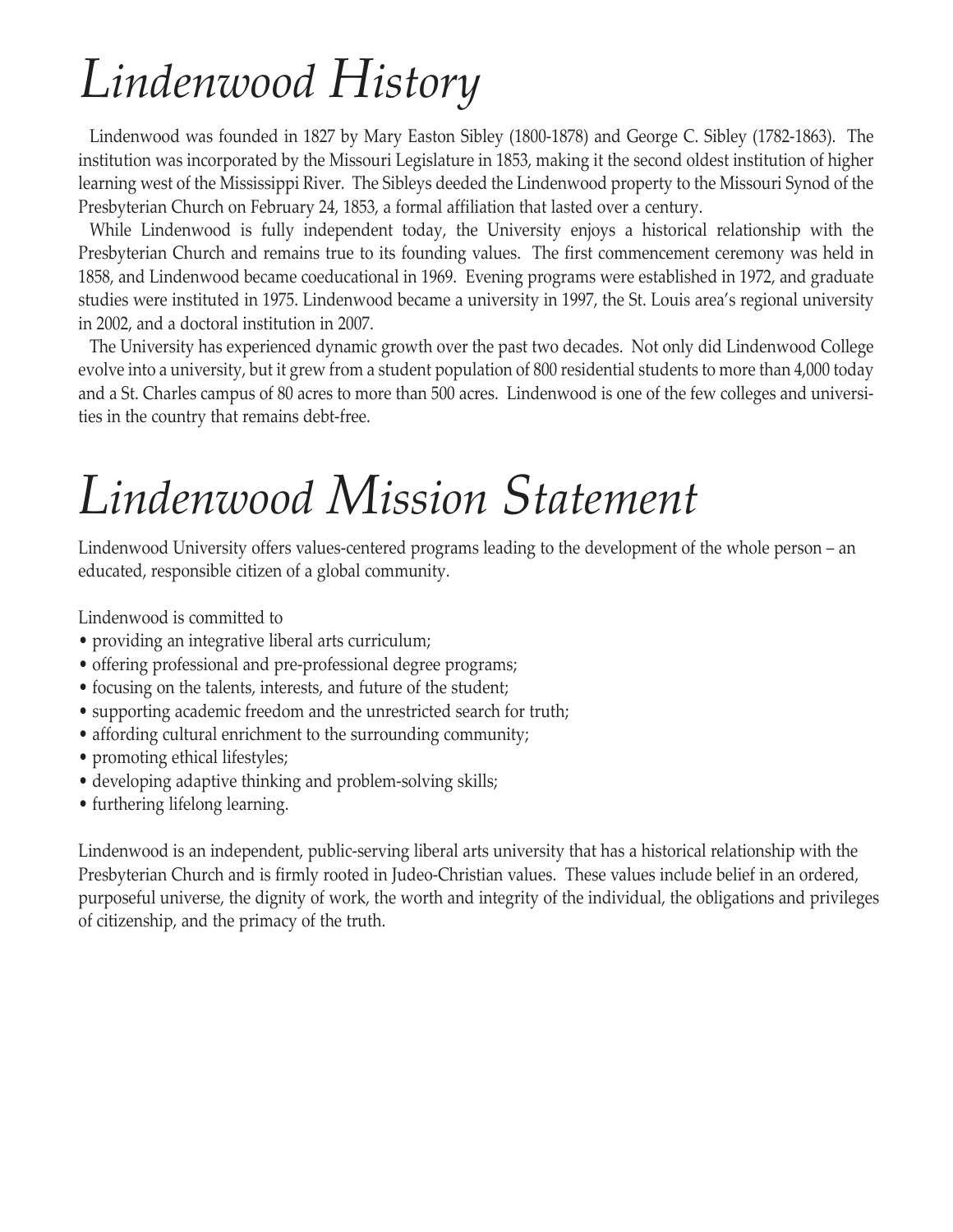# *Participants*

| President                                              |
|--------------------------------------------------------|
| Chairman, Board of Directors                           |
| Provost and Vice President for Academic Affairs        |
| Dean of Faculty and Vice President for Human Resources |
| Professor of Communications                            |
| Chairman and CEO                                       |
| Professor of Religion                                  |
|                                                        |
| Recipient of the Bertha Floyd Lifelong Learning Award  |

## *Recognition The Class of 2011 Family and Friends*

*We express our thanks to the members of the Lindenwood Student Ambassadors for serving as today's ushers and marshals.*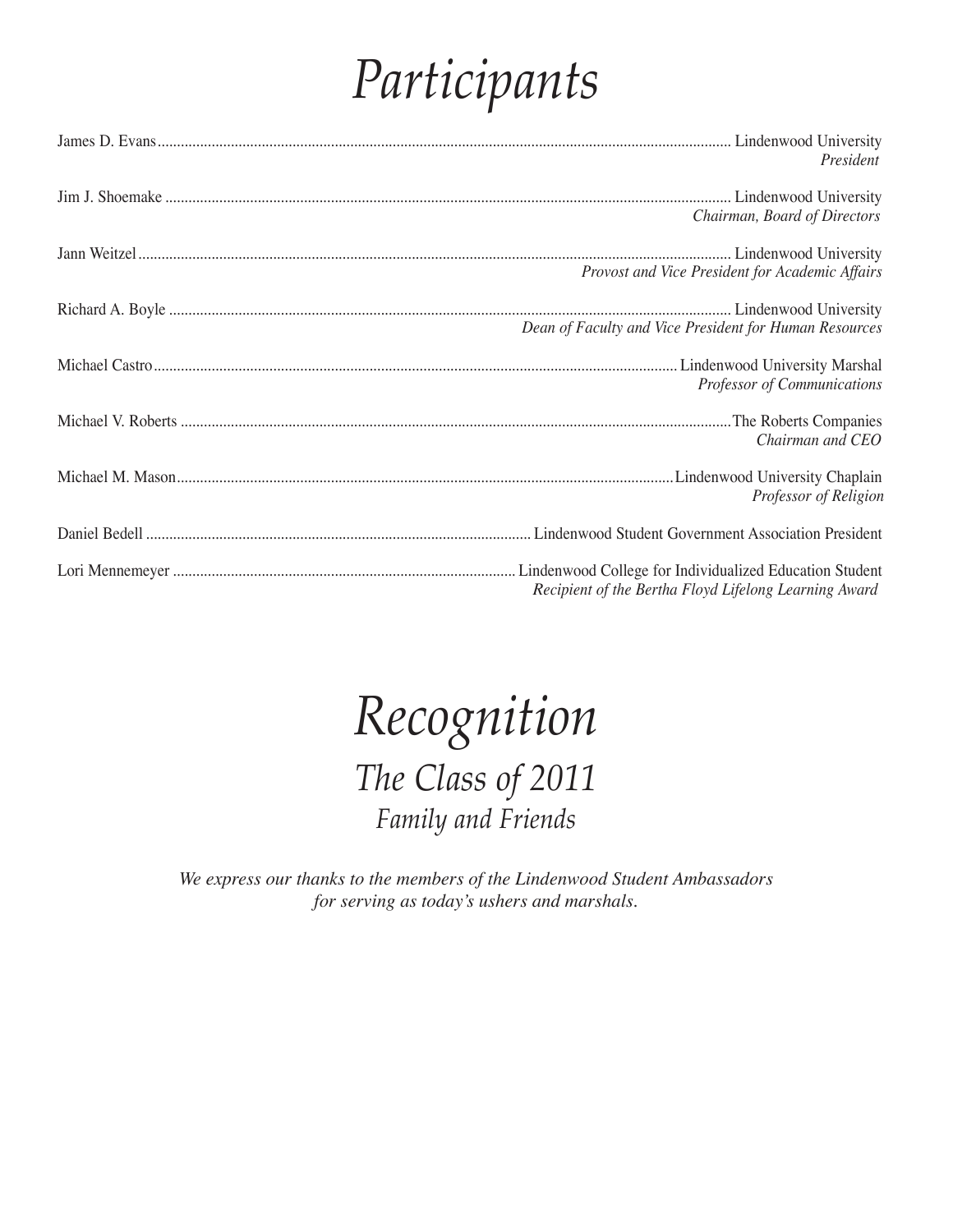# *Program*

|                                                                                                                                                                                                                                                                                                                           | Wm. Shane Williams, Director<br><b>Assistant Professor of Music</b> |  |
|---------------------------------------------------------------------------------------------------------------------------------------------------------------------------------------------------------------------------------------------------------------------------------------------------------------------------|---------------------------------------------------------------------|--|
|                                                                                                                                                                                                                                                                                                                           |                                                                     |  |
|                                                                                                                                                                                                                                                                                                                           | <b>Professor of Communications</b>                                  |  |
|                                                                                                                                                                                                                                                                                                                           | Lindenwood University Chaplain, Professor of Religion               |  |
|                                                                                                                                                                                                                                                                                                                           | President                                                           |  |
|                                                                                                                                                                                                                                                                                                                           | Chairman, Lindenwood University Board of Directors                  |  |
|                                                                                                                                                                                                                                                                                                                           | Chairman and CEO of the Roberts Companies                           |  |
|                                                                                                                                                                                                                                                                                                                           |                                                                     |  |
|                                                                                                                                                                                                                                                                                                                           |                                                                     |  |
|                                                                                                                                                                                                                                                                                                                           | Dean of Faculty and Vice President for Human Resources              |  |
|                                                                                                                                                                                                                                                                                                                           | Provost and Vice President for Academic Affairs                     |  |
|                                                                                                                                                                                                                                                                                                                           |                                                                     |  |
| BACHELOR OF ARTS, BACHELOR OF FINE ARTS, BACHELOR OF SCIENCE<br>Dean Carla Mueller, School of Human Services<br>Dean Ed Morris, School of Business and Entrepreneurship<br>Dean Donnell Walsh, School of Fine and Performing Arts<br>Dean Michael Whaley, School of Humanities<br>Dean Marilyn Abbott, School of Sciences |                                                                     |  |
|                                                                                                                                                                                                                                                                                                                           |                                                                     |  |
|                                                                                                                                                                                                                                                                                                                           |                                                                     |  |

*\*Audience please stand*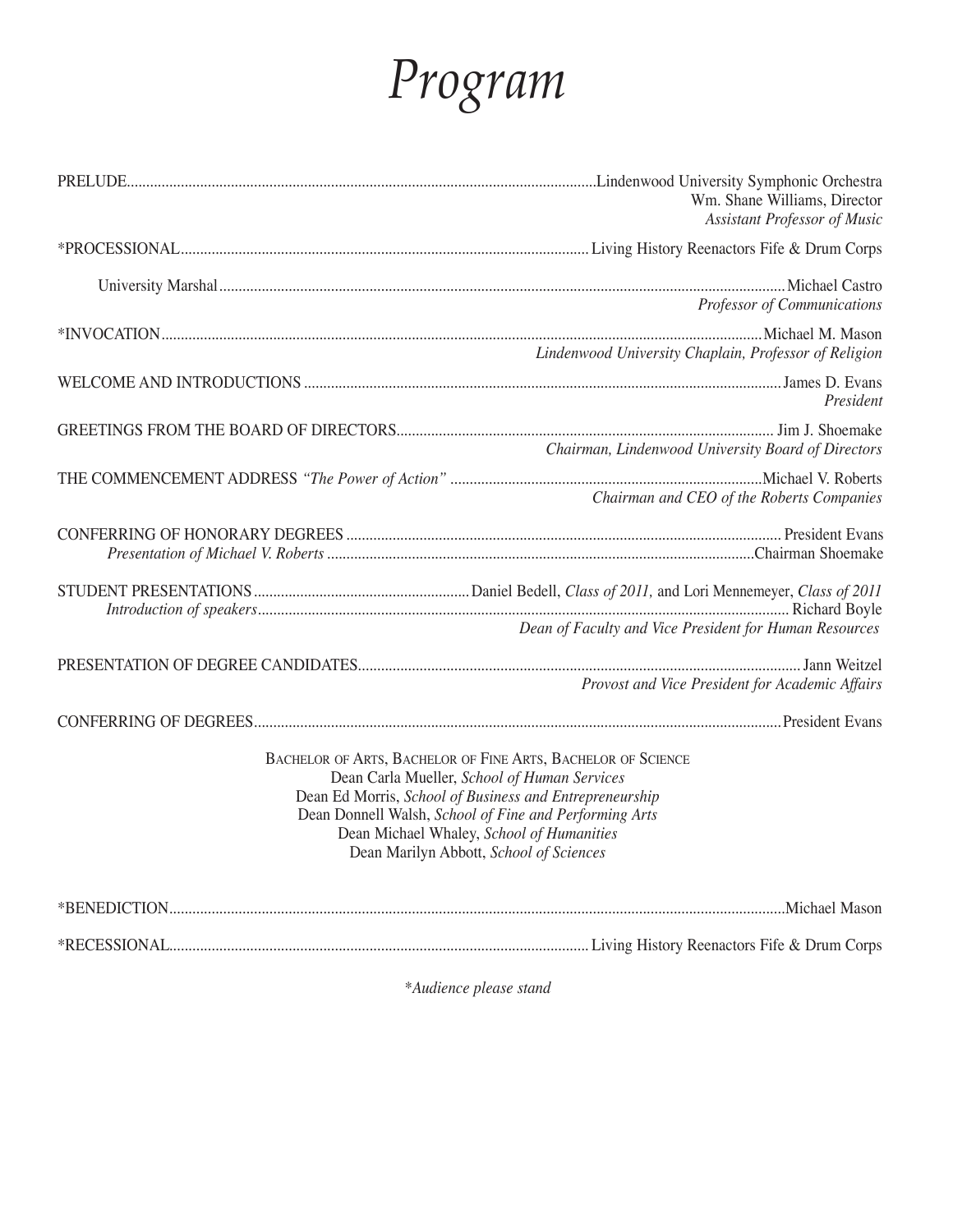# *Lindenwood University Graduates Undergraduate Degrees*

## *Bachelor of Arts*

*Christopher Abbott Ramin Abdulla Urfan Oglu Meagan Kristina Adamo Dawn Roshawn Adams Toriano Adarryl Adams Joseph Daniel Agnew Mayqueen Sename Agodzo Andrea Veronica Aguilar Bravo Rasha Fayez Ahmad Sharif Tiffany Christine Aiken Cum Laude Charles Martin Akers Cum Laude Riad Akhundov Erasmo Antonio Albaez Jeanine Ginger L. Albrecht Cum Laude Maureen S. Albrecht Summa Cum Laude Michael Keith Alexander Summa Cum Laude Leia Ali Michelle R.. Alidani Magna Cum Laude Kristina Marie Allen Vicki Allen-Crump Summa Cum Laude Melissa Ann Allison Cum Laude Devon Thomas Alt Matthew Arthur Altepeter Summa Cum Laude Gabriela Alvarado Washington Segundo Alvarado Acosta Laura Alvarado-Munoz Cum Laude Alisa D. Amantine Gabriella Catalina Ashley Lauren Andalucia Cody Thomas Anderson David C.O. Anderson Kelsey Joy Anderson Lisa Marie Anderson Nicklas Richard Ankarstad Sharn Appel Arlinda Arizi Caitlin Elizabeth Arnold Lindsey Marie Arnold Damir Ascic*

*Christopher Dean Atteberry University Honors Ashley Nicole Atterberry Cum Laude Daniel J. Aubuchon Summa Cum Laude Aaron C. Augustine Kristen Elizabeth Auth Cum Laude Colin Albert Avila Christa Nicole Ayers Shayla Anne Ayers Tyler Michael Babcock Hannes Backstrom Mary Ann Bahr Cum Laude Jennifer Lynn Bailey Cum Laude Amanda Rose Baker Summa Cum Laude Christina M. Baker Paul Bradley Baker Susan Elaine Baker Corina Jane Bakoylis Denise M .Balentine Sheila Dionne Ball Kelly Ann Ballard, Cum Laude Ronald Charles Ballard Brett Douglas Ballmann Stephanie Nicole Bapst Cum Laude Keith Joseph Baranowski Scott David Baranowski Ashley Brooke Bardett Ericka Michelle Barnes Janell Cherese Barnes Jennifer Barnes Tieisha Lanee Barnes Christopher Ryan Barnhart Jennifer M. Barnhart Magna Cum Laude Kimberly Deanne Barry Amy Lynn Bartle Jorge Luis Barzelatto Jabbaz Bina Basnet Binderiya Battulga Kailyn A. Baum Ryan Dwayne Baumgarte Tyler Lee Bauwens*

*Katharine Elizabeth Bava, Summa Cum Laude Barry James Baxter Delgermaa Bayartsogt Angela Renee Beard Cum Laude Allison Leigh Bearden Tonya M Beasley Cum Laude Jeffrey Michael Beatty Summa Cum Laude Kaleb Dale Becar Vermin Becirbegovic Gregor Becker Jacob John Beckerle Cum Laude Andrew Christian Bell Cum Laude Charles Bell Meagan Elizabeth Bell Jessica Catherine Benedick Cum Laude Carol Sue Bennett Summa Cum Laude Kimberly Marie Bennett Magna Cum Laude Scott M. Bennett Magna Cum Laude Matthew A. Berger Cum Laude Jennifer Nicole Bergmann Amber Marie Berkbuegler Brittany Nicole Bevill Michael Thomas Beyer Loretta J. Bienvenu Cum Laude Bailey Amber Birch Kayla Rose Birke Felicia Alexandria Black Juan Edward Black Nicole Suzanne Blaeuer Melissa Kay Blair Krista JoAnn Blankenship Summa Cum Laude Amanda M. Blase Cum Laude Charles Edward Blaser Kenneth Ryan Blasingame Cum Laude Alicia Kristine Boland Kelly Anne Boland Cum Laude*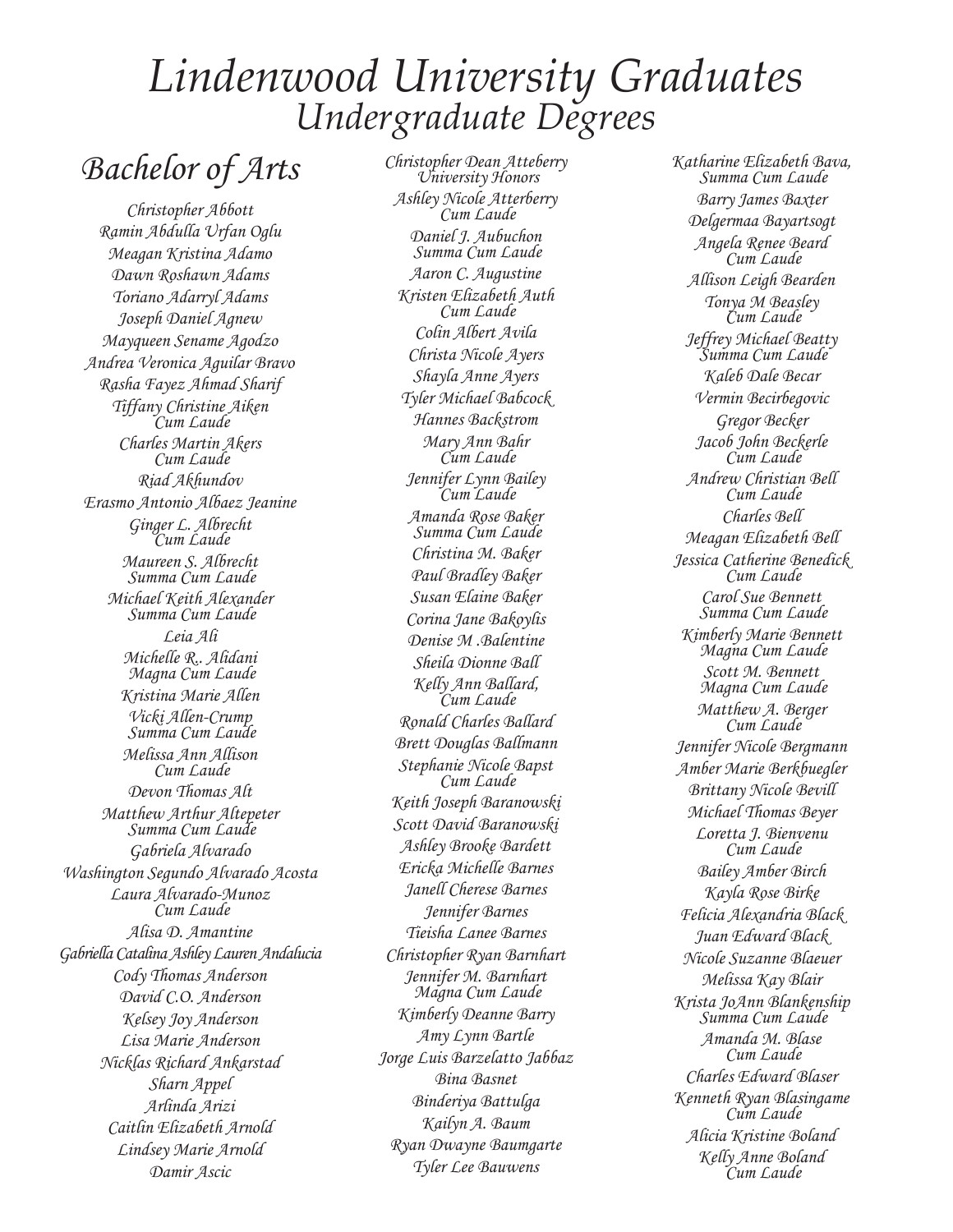*Danielle Christine Boll Jeffrey A. Bond Summa Cum Laude Jaclyn P. Bone Summa Cum Laude Danielle Lea Bonney Samantha Elizabeth Bonomo Sherley Yanna Bootsma Talia Anne Borg Alva Denise Bost Amy Lynn Boswell Thomas Bourdin Carrie Marie Bouselli Deidra Elaine Bowman Summa Cum Laude Katherine J. Boyer Amanda Denise Boyet Cum Laude Beth A. Bradford Shaunte S. Bradford Bethany Annette Bradley Shannon Rose Brady Summa Cum Laude Matthew Edward Bramow Tara Michelle Brandley Mansi Brat Brittany Michelle Braun Trisha Breckenridge Heather Lorraine Breeden Tara Nicole Brewer Debra Lynn Bridges Alysia Dawn Briggs Cum Laude Michael Joseph Brodeur Daniel B. Brooks Carlos Terrell Brown Cheryl M. Brown Felicia Nicole Brown Cum Laude Jada Marie Brown Mark A. Brown Mary Ruth Brown Megan Elizabeth Brown Morgan Aeriell Brown Neal Aaron Brown Peter R. Brown Robert Charles Brown Cum Laude Ezra E. Evans Brown III Sarah Joy Brubaker Community Service Honors & Cum Laude Kyle Thomas Bruns Summa Cum Laude Aaron Jeremy Bryant*

*Mekiya Shannie Ursery Bryant Abigail Lenore Buckles Charles E. Buckman III Eric Paul Buehler Cum Laude Joseph Edward Buehler Katherine Olinda Buenger Carrie Michelle Buerges Cum Laude Cathy L. Buettner Summa Cum Laude Jorge Enrique Buitrago Mallory Leigh Bunk Cum Laude Magan Amber Burdge Jennifer Ellen Burdick Eva Jeanene Burke Brian J. Burkett Mark Andrew Burle Lindsay Renae Burmester Jessica S. Burnitt Jacob Adam Burris Kenneth Corwin Burst Richard Louis Burts Adam J. Busby Lindsey Marie Bussard Cum Laude Joseph Ryan Busso Cum Laude Elise Costello Butler Amanda Nicole Butz Christina Renay Byman Brandon Tyler Byrd Margaret Anne Byrne Brenda L. Caldwell Crystal Marie Callahan Ashley Ann Campbell Elbert Katherine Marie Cannady Martin Capdeviole Samantha Lee Carder Margaret I. Carey Amy Lee Carich Garrett David Carlson Melanie Catherine Carlson Drew Alexander Carrier Ebony Donyell Carson Sheila D. Carter Whitney Nicole Caruso Matthew Aaron Cary Amanda Felicia Cassano Gundemaro Alejandro Castillo Ewens Lauren Michelle Cato Cum Laude*

*Bryan Matthew Cauley Roberto Andrew Cavallari Leah Michelle Chalabiani Megan Anne Charleville Cum Laude Lauren Lynn Chastain Maria Marcia Cheers Matthew Eugene Chiarelli Summa Cum Laude Juan Pablo Chiesa Sanchez Sashane L. Chin Denise Michele Chism Magna Cum Laude Elie Chitman Amy Rae Chitwood Summa Cum Laude Laura Chu Zhen Georgianna Lynn Clanton Summa Cum Laude Cynthia L. Clark Dorthea E. Clark Latonya Cherrie Clark Catherine Corcoran Clasby Manon Claux Magna Cum Laude Andrew L. Cleland Kali Renea Clement Cum Laude Elizabeth I. Cobb Michael Dale Cochran Summa Cum Laude Marcus Louis Cogman Jr. Casey S. Colbert Jacob Richard Colbert Jessica Rae Coleman Tina Lyn Coleman Jason P. Collet Magna Cum Laude Diana L. Collier Billy C. Collins Cum Laude LaToya Patrice Collins Shanda Marie Collins Jose Estevao Colnaghi Monica Demetria Colvin Caitlin Frances Condon Eric James Conley Cum Laude Laura Elizabeth Ann Conrad Diane Marie Consiglio Andrew Joseph Cook Cum Laude Lindsay Renee Cook Ellen Renee Copeland Brandon Richard Cornell*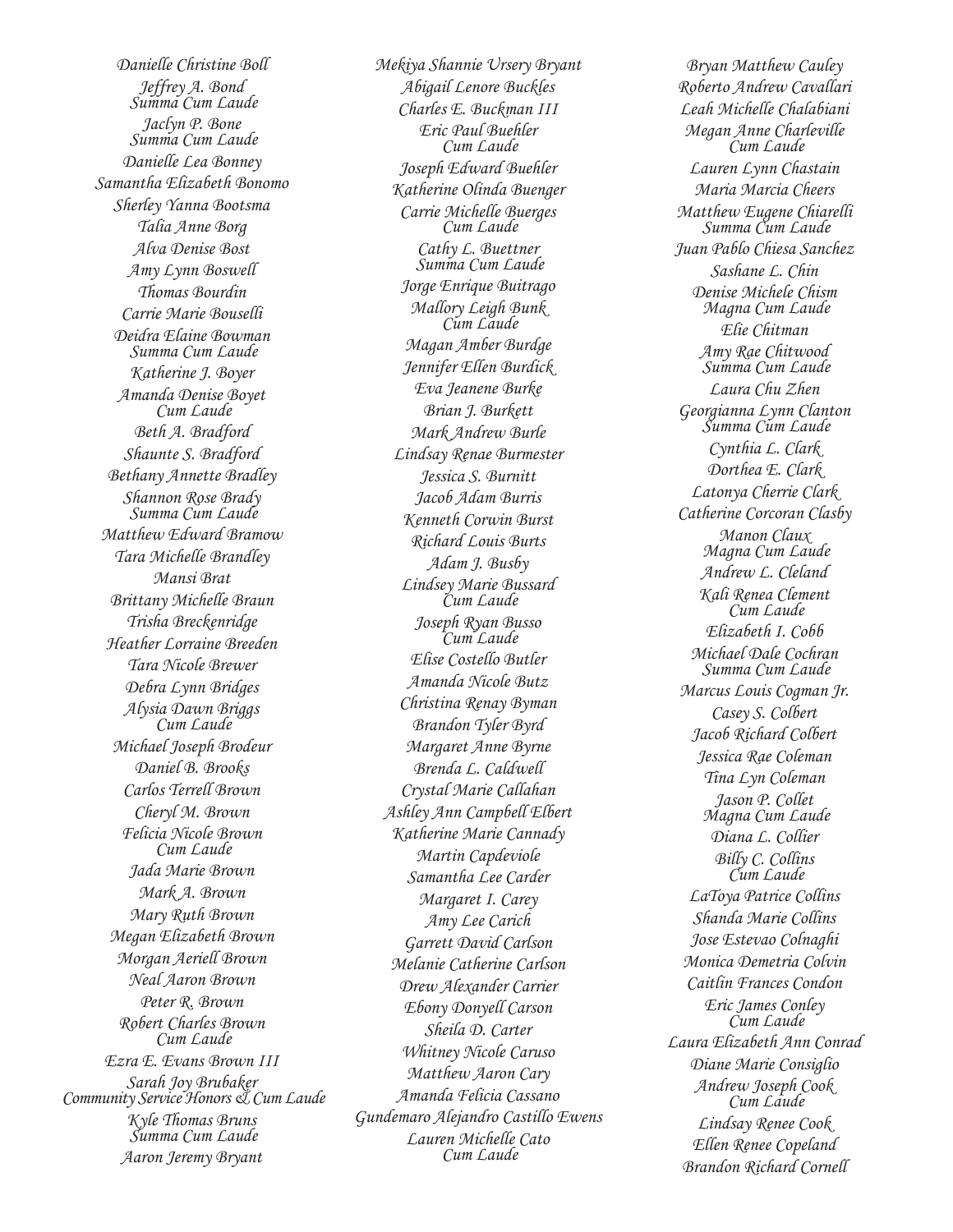*Andrew J. Cornish Maria Mercedes Correa Lema Anthony Gary Cossarini Megan Kathleen Costa Teneingue Coulibaly Paul Isaac Courtney James Robert Courtois Cum Laude Teneshia Nicole Cozart Raeann Craven Magna Cum Laude Sarah Ruth Crawford McKenzie Creamer Mandy Elizabeth Creek Ashley Nicole Creer Cum Laude Tiffany Kaye Crocker Megan Elizabeth Cronin Alan Michael Crook Lauren Elizabeth Crowder Marko Cubranovic Lindsey Hayes Culler Stacey L. Culley Tara Lynn Cullivan Kristen Dawn Cuneo Bridgette Ann Cunningham Cum Laude Reginald Victor Cunningham II Marjorie Rodrigues da Silva Jamisene E. Dabney Cum Laude Andrew James Dahm Guilherme Turri Dalcin Melissa Lou Daley Summa Cum Laude Anthony David Dallosto Joseph Xavier Dalton Huy Quoc Dang Vicki La'Jean Daniels Lauren D'arcy Travis James Darnell Jared Michael-Marion Dattilo Briana Chantalle David Scott A.. David Magna Cum Laude Sharika Shaunette Davidson Erika Nikole Davis Kendall Cordel Davis Melody Ann Davis Tyler Nathan Davis William J. Davis Cum Laude Robert Glenn Davis Jr. Cum Laude*

*Brittany Nicole Day Charles Richard De Leuze Danielle C. DeBose Keegan Paul Dechant Ajdin Dedic Suzanne Rose Deken Madelyn Demas Kelly Demazy Kathleen Irene Dempsey Mary E. Derhake Summa Cum Laude Laurie Anne DeRousse Kristopher F. Dickson Angela Michelle Dierolf Jacob Thomas Dill Tanner Scott Dinsdale Joseph Michael Doering Ian Matthew Doetsch Robert A. Dolan Jr. Tyler Andrew Dolph Robert Anthony Dominguez Cody William Donati Tami Lynn Doty Jerome Douglas Jr. Kinjii Quiana Dowd Cum Laude Kaci Renee Dowdy Kelly Monique Dowell Kristina Elizabeth Dressel Cum Laude Jennifer Nicole Driemeyer Robin L. Dronen Summa Cum Laude Lisa M.. Duke Saja Nylin Duncan Summa Cum Laude Lynda Dunn Cum Laude Abbey Nichole Durcholz Summa Cum Laude Omelia R Durso-Missey Summa Cum Laude Marisa Eileen Dutton Lizzette Anne Eader Karen Kay Early Summa Cum Laude Patricia L. Edmiston Magna Cum Laude Flora Maria Edwards Adam Craig Egelhoff Dana Kaye Ehlmann Thomas Joseph Eich Cum Laude Donna L.. Eisenbath Cum Laude*

*Ahmed Khaled El Miniawi Heather R .Ellis Cum Laude Syr-Franklin Kennedy Ellis II Beverly Ann Ellis-Gilkey Plessie Ellitt Jr. IV Andrew Charles Elmendorf Summa Cum Laude Ahmed Talaat El-Sewedy Rachel Ann Elson Caylin Elizabeth Emery Justin Allen Emge Magna Cum Laude Anastasia Quenga English Robert Scott Entwistle Michael Joseph Errante Angela Nicole Eschbacher Denise Michelle Eudy University Honors & Cum Laude Amos Christiand Eugene Brittany Michelle Evans Tamara Isabel Evans Adrienne Jahret Everett Matthew Scott Eversole Cum Laude Taylor Seth Fall Ashley Blair Farrar Summa Cum Laude Krista LeAnn Farrow Kellie Anne Faszold Melissa A. Feathers Allison Marie Fenster Magna Cum Laude Jacob William Ferguson Orlando K. Ferguson Paz Fernandez Sonia Fernandez Paul H. Ferrell Amber Jeanette Fetsch Genita Marie Fields Amber Marie Fieth Nicolas Fievet Joseph A. Fincher Magna Cum Laude Yaounde Anika Finley Cum Laude Kristin Joanne Finn Magna Cum Laude Julie Ann Fischer Louisa Rebecca Fisher Summa Cum Laude Christopher Alan Fitzgerald David Edward Fitzgerald Kimberly Ann Fitzgerald Darcell Lynne Fleeman*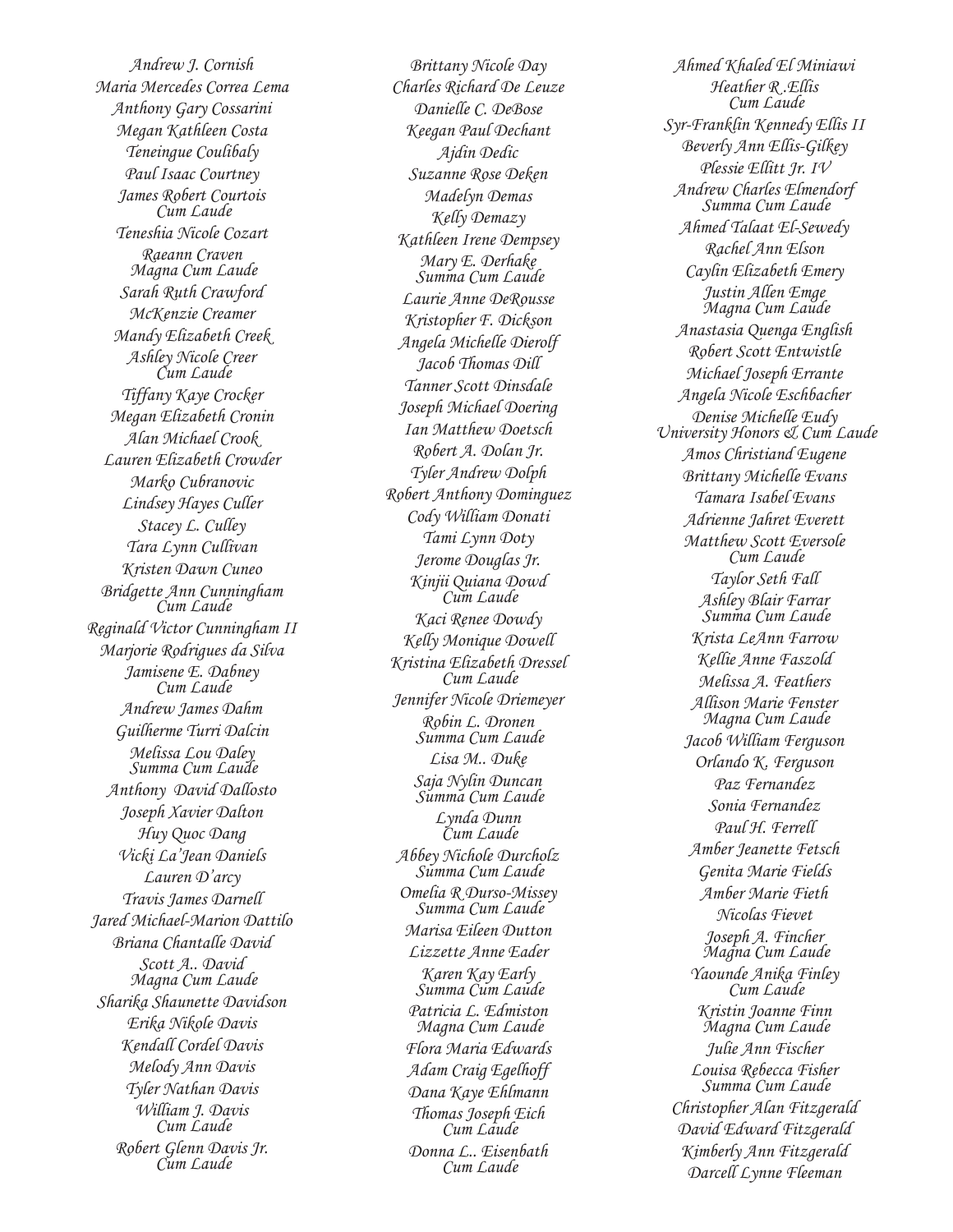*Heather Rose Fleener Taylor William Florence Jennifer Michelle Foerstel Darelle Scot Fontaine Kelly Nicole Ford, Summa Cum Laude Staci Yvonne Ford Maria Christine Fortney Megan Nicole Foster Christina Marie Fout Danielle Elizabeth Fox Dana Elizabeth Franke Summa Cum Laude Jacob Michael Franklin Stephen Gregory Franklin University Honors Lionel J. Franks Anthony John Franz Ashley Nicole Frazzetta Kristen Noel Frederick Kenneth A. Freeman Terry L. French Cum Laude Stephen Levi Frichtl Matthew Christian Froidl Carrie M. Fry Magna Cum Laude Kenya Reene Darling Frye Jennifer May Fryer Julia Danielle Fuhrman Patrick Christopher Fuist Ariana M. Fulton Mary Angela Gaines Sean David Gant Jameisha Mercia Gardiner LaKrisha Nicole Gardner Timothy Kevin Gardner Deborah Anne Garner Summa Cum Laude Jamie Elizabeth Kichline Gaston William E. Gaynor Jr. Summa Cum Laude Jacob John Gehrin Mathew Christopher Gehrin Cum Laude Leta Genasci Cum Laude Jennifer Anne Gentsch Magna Cum Laude Ebony Q. Gerdine Clinton D. Gersema Carolyn Evelyn Gertsch Cum Laude Kimberly Dawn Ghrist*

*Sean Timothy Gibbons Magna Cum Laude Jeffrey Don Gillis Cum Laude Kelly Lynn Ging Cum Laude Danielle Marie Glavin Summa Cum Laude Jacob Michael Glose Dorrian J. Glover Ebony Monique Glover Jerome Gobert Hillary Jan Gokenbach Juan Francisco Gomez Espinosa Ana Claudia Goncalves Rodrigues Carlos Cesar Gonzalez Gaitan Benjamin Joseph Graham Stacie Rayshell Grant Rose Mary Grass Summa Cum Laude LaTonya Danielle Gray Cum Laude Shane Marie Gray Shasta D. Gray Gina Marie Greaves Kristopher T. Greene Quarnette D. Gregory Rebekah Gresham Summa Cum Laude Ankisa Renee Griffin Catherine Mary Griffin Courtland B. Griffin Courtland Brandon Griffin Sharonett Griffin Cum Laude Alexandra Lee Griffith Carson Adam Grissinger Amy Michelle Grooms Robert Guerra Lena M. Guthrie Mark Robert Guttmann Timothy Robert Haffner Matthew P. Hagen David Lee Hake James William Hake Cum Laude Dominique Renee Hamer Carson T. Hamill Laura Lambert Hamm Aaron Christopher Hampton Magna Cum Laude Tiffaney Hampton Zachary J. Hampton Krystal Rae Handley*

*William A Hanke Douglas Michael Hanna Dovania Valenarie Hanna Susan Marie Hanna Sarah Elaine Hannah Simon Hansson Mary Elizabeth Hantack Erika Harajiri Keith D Hardge Jr. Bradley James Harmon Joann Todd Harris Summa Cum Laude Theresa Ann Harris Cum Laude Tomiera L. Harris E. Michael Harris IV Darryl Harris Jr. Erik Richard Hart Rachel Marie Hart Cum Laude Meredith Diane Hartmann Magna Cum Laude Lisa Nicole Hartnett Cum Laude Zandra Denise Harvey Christin Michelle Hasekamp Summa Cum Laude Keishani Sonja Hatton-Farr Laura Renee Hausladen Summa Cum Laude Angela Carmell Hayes Brett Andrew Hayes Nicole V. Haynes Trey C. Hays Chelsea Marie Haywood Erica Christine Haywood Karen Denise Haywood Cum Laude Charlotte Renae Heald Maria Suzanne Heavel Dameion D. Heavens Adrianna Bernadette Heimann Summa Cum Laude Daniel Parker Heineken Eric Joseph Heinzl Benjamin T. Heisel Summa Cum Laude Emily Beatrice Heitmeyer Rachel L. Hemphill Jillonda Lanette Henderson Timothy K.. Hendrix Clarence Leroy Henke Maria Del Carmen Henriquez Wyatt Robert Hepper*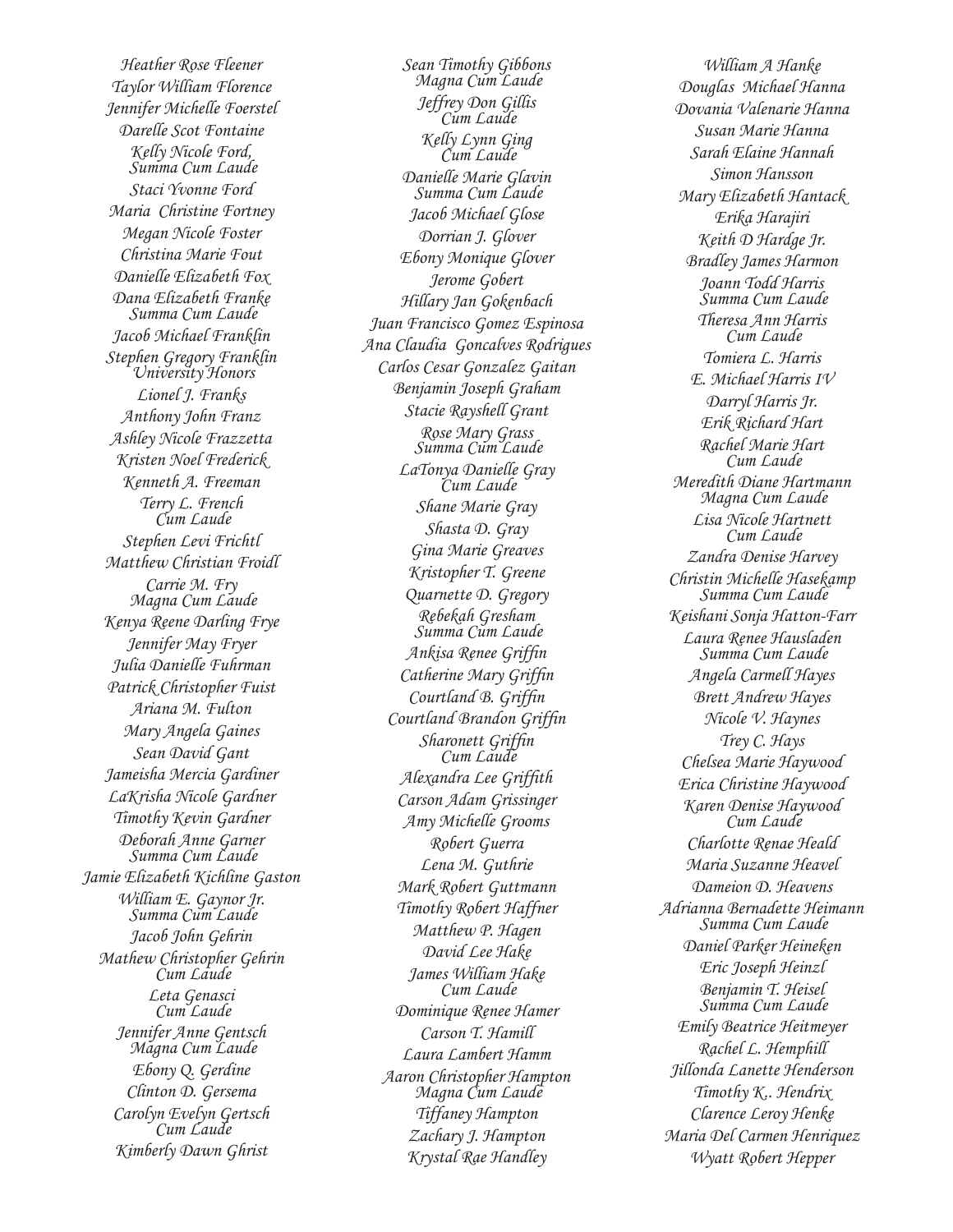*Elisha D. Heppermann Faith Marie Herbert Zeus V. Hernandez Natalia A. Hernandez Diaz University Honors & Cum Laude James R. Hess Richard Charles Hess Zachary Kip Hess Bianca Rose Hester Katherine Marie Heuvelman Cum Laude Nicole Katina Hicks Tiffany Renee Hicks Cum Laude Cathy D. Higby Cum Laude Brian Glenn Higgins Jermel Dion Higgins Brianne Blair Hill Dominique Lynne Hill Katherine V. Hill Magna Cum Laude Matthew Peter Hillegonds Brian J. Hipp Tatsuya Hirakawa William Michael Hlavaty V Christina Nicole Hoelscher Paul B. Hoelscher Samantha Marie Hoester Rachel Marie Hoff Stephanie Lynn Hoffman Brad A. Hogenmiller Matthew Trevor Holbrook Ryan John Holley Mary L. Holloman Summa Cum Laude Jon Erik Holloway Hannah Renee Holman Kristen Deanna Holmes Karen Denise Holmon Brian Barry Holsinger Courtney G. Hord Jannah Laine Hotchkiss Cum Laude Samuel Hou Ng University Honors Janice D. Howard Samuel Thomas Howarth Perkieta Kay Howliet Matthew Clayton Howze Magna Cum Laude TeishLanee Howze Tracy Lee Hubecky Jason Scott Hubert*

*Aaron S. Huddleston Thomas George Hudson Dale Robert Huffine Rebecca Halie Huffine Kimberly Anne Huffman Donald Bruce Hughley Patrice Renee Hughley Austin Tyler Hulett Jessica Marie Hulsey India Shean Humphrey Lindsay Elizabeth Hurd Magna Cum Laude Sarah Ann Hurst Aleigha Jael Hutchins Daniel John Hutti II Cum Laude Michellee Katrina Hyland Jeffrey Matthew Hynes Allison Marie Imholz Andrew James Ingrassia Aaron James Isom Kimberly A. Izard Brandon James Jackson Chaille Rena Casey Jackson Christopher James Jackson Danyelle S. Jackson Lori A. Jackson Marquis Terrell Jackson Heather Lynn Jacobs Cum Laude James Robert Jacobs Jarvis Marlon Jacobs Ali Jahangirov Jacob R. Jalinsky Lauren Elizabeth Jansen Tobias Kurt Jansson Jacqueline Marie Jenkins Cum Laude Sheryl Lavett Jenkins Crystal Felicia Jennings Annie Reigh Jensen Cum Laude Deborah A. Jett Gary Joseph Jobe Summa Cum Laude Amy Kathleen Johnson Clarence L. Johnson LaToya A. Johnson Leslie Ann Johnson Nathan John Johnson Shane Michael Johnson Timothy John Johnson Jr. Cum Laude*

*Bryan E. Joiner Magna Cum Laude Andrea Lynette Jones Diane Haley Jones Jamila Malik Jones Jennifer Joy Jones Jennifer Lynn Jones LaTosha Shenay-Braxton Jones Laura Ann Jones Gabrielle Marie Jovane Denis Dawn M. Juengst Heather Lynn Jung Kelly Renee Jung Summa Cum Laude Lisa G. Kaelber Grimes Summa Cum Laude Cristian Kafie John Jay Kahr Cum Laude Melissa Nicole Kain Sarah Nan Kaiser Maiko Kakimoto Ashley Megan Kaltenbach, Cum Laude Dino Kambic Bradley David Kassabaum Heath Michael Kassing Cum Laude Abhinav Katyal Sezer Kayali Sarah Anne Kearns Summa Cum Laude Kimberly C. Keck Summa Cum Laude Gabriel Paul Kelley Kyle Alexander Justin Kelley Ryan P. Kelley Summa Cum Laude Dara Joelle Kellock Cum Laude Ryan A. Kelly Summa Cum Laude Tyanna M. Kelly Neal Thomas Kemp Amy L. Kempfer Magna Cum Laude Nicholle LeeAnn Kendall Diane Michelle Kenley Yalonda Kennedy Cum Laude Scott James Keyes Stephanie D. Keysacker Natalie Keys-Wilson Ragland Joseph Robert Kilzer Magna Cum Laude*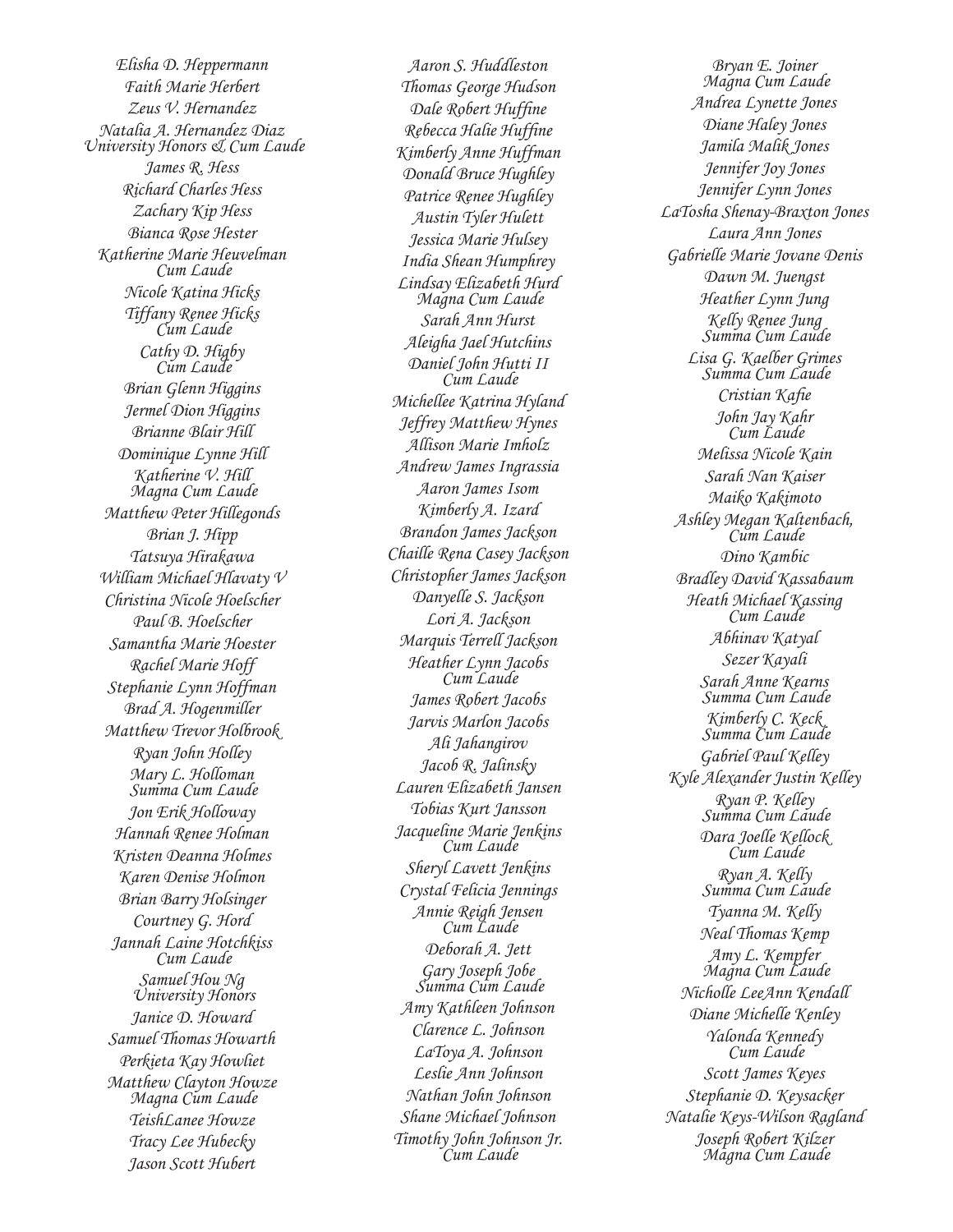*Katharine Anne Kimbrough Cum Laude Mckenzie Leann King Masashi Kinjo Amanda Marie Kirchner Lindsay Marie Kirk Magna Cum Laude Andrea Denise Kirkland Christina Marie Kirkpatrick Jennifer F. Kiser Arthur Bruce Kisslinger Jr. Summa Cum Laude Robert Jay Henry Klann Kolja Sebastion Klemkow Magna Cum Laude Tara Danielle Kluesner Community Service Honors Patrick M. Klug Kevin R. Knepper Miljan Knezevic Lawrence Henry Koenig III Timothy William Koerber Marissa Lynn Koester Lauren Patricia Kolar Kurtis Jacob Kolb Keith Kotan Lana Kotur Kareem Nasser Koueider Andrea Helen Kowalski Kenneth G. Kramer Davor Krasic William Andrew Kratz Summa Cum Laude Victoria Lou Krause Kendall Jana Kravec James A. Krejci Jackie A. Krigbaum Summa Cum Laude Kristijan Kristo Jacqueline M. Kudla Cum Laude Teresa Marie Kuper Cum Laude John D. Kutz III Cum Laude Kayla Marie LaBeaume Summa Cum Laude Linda L. LaBozzetta Cum Laude Natalie Michelle LaCaria Debra Ann Lackey Whitney Anne Ladwig Sandra Lafata Summa Cum Laude Brittany Alison Lamm*

*Megan Joy Lamont Trisha Danielle Langford Lydia Jeanette Langley University Honors & Magna Cum Laude Joshua Robert Lanham Cum Laude Emily Ann Lansche David Michael Lanxon Julie Anne Laramie Kathleen Ann Larsen Cum Laude Michael Jeffrey Larson Renzo Lau Melissa Leigh Laux Magna Cum Laude Melissa L. LaVear Magna Cum Laude Cassandra Kay Lawrence Sarah Elizabeth Leach University Honors & Cum Laude Nicole Marie Leahy Magna Cum Laude Tiffany Nicole Ledford Tameka Charnique Lee Cum Laude Devah Chantalle Leenheer Cassandra Eve Lehr Clay Landon Lein Jessica Marie Leitch Kristina Marie Leng Daniel Vaughn Letbetter Theresa Doreen Levinski Summa Cum Laude LeMorris Dejaun Lewins Sheryl LaFaye Lewins Lori M. Lewis Magna Cum Laude Charlene Diana Lewis-Clark Matthew Grossman Liess Magna Cum Laude Bjorn G. Lindberg Heather Marie Linden Kelly Marie Lindsey Heather Kay Link Magna Cum Laude Matthew David Link Cum Laude Lynette Nicole Listenbee-Nichols Kyle Lee Little Amanda Rae Litton Elizabeth D. Litzau Xiyang Liu Magna Cum Laude Brandon Lee Lococo Leyna Derouin Loechner Cum Laude*

*Cheryl L Loehr Magna Cum Laude Daniel Lopera Eugenia Maria LoPiccolo David Andrew Emerson Lottes Richard Michael Loughridge Angela Faye Lovett Katherine M. Loving Michael Christopher Ludgate Summa Cum Laude Carolyn Rose Ludwig-Allgeyer Ann Marie Luecking Magna Cum Laude Michelle Lynn Luensmann Summa Cum Laude Kevin P. Luna Summa Cum Laude Stephen Anthony Lupo Anethel Luster Kierra R. Luster Cum Laude Monica L. Luster Cum Laude Meghna Luthra Michael L. Lybarger Magna Cum Laude Christopher Patrick Lynne Summa Cum Laude Matthias Andre Maboungou Brinn A. Mabry Erin K. Mace Cherice Rene Mack Jamal Darnell Mackey Nathan Joseph Mackiewicz Cum Laude Tiffani Denine Macklin Rickey Wayne Maclin II Chad R. Maddox Kimberly Dawn Magee Amanda Lee Magoffin Amanda Kaylene Maguire Cum Laude Thomas Edward Maguire III Patrick Joseph Mahoney Joseph Barry Maixner Alfred M. Makene Selim Manav Adrienne Leila Mann Angela Marie Mann Cum Laude Nicole L. Manno Summa Cum Laude Alicia Dawn Mantz Grady B. Manus Summa Cum Laude*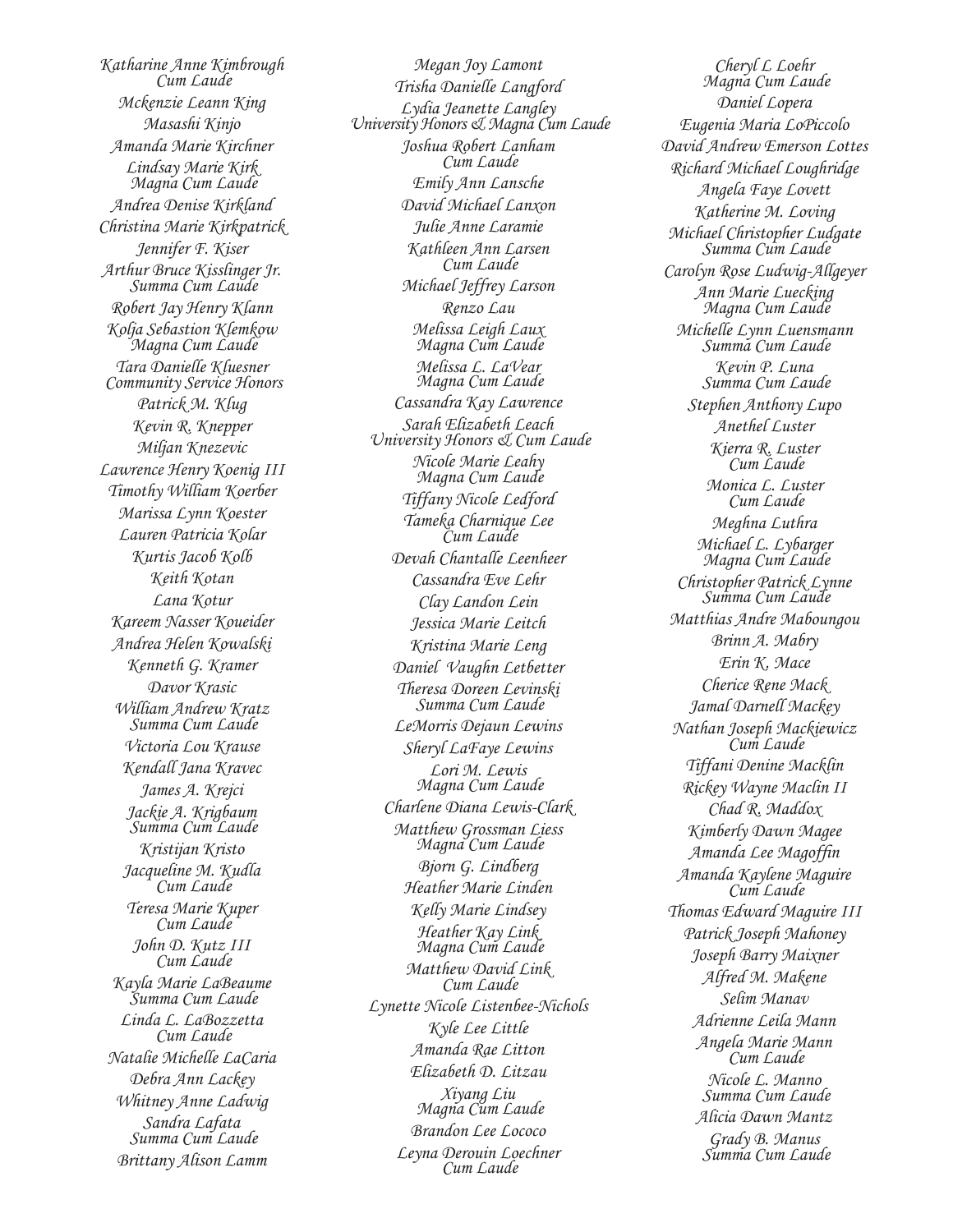*Maria Elena Marin Marcy Marks Cum Laude Bridget Claire Marlow Lolita E. Marsette April Lynn Marshall Anita M. Martin Kenneth Tyler Martin Krystal Victoria Martin Samuel Charles Martin Staci Lauren Martin Katherine Elizabeth Mason Monika Shantel Mason Christina M. Masterson Sharron Shontay Matkins Markus Matz Derrea LaNee May Kristy Lee May Cum Laude Derek E. Mayer Christopher Patrick Mayo Stephanie Anne McCague Amanda Rae McCannon Kyle Thomas McCarthy Daniel Leo McCarthy III Magna Cum Laude Sean James McClearey Summa Cum Laude Sherrie Lenay McClellan Kellie Jean McCoy Cum Laude Emma Kathleen McDaniel Cum Laude Patrick Michael McEnaney Eric Andrew McFarland Melissa Gayle McGhee Community Service Honors Jasmine Kelly McGill Jason Edward McGill Jared Ray McGowen Diane Yvonne McGraw Summa Cum Laude Joshua Michael McGrotty Holly Elizabeth McGuire Cum Laude Brent Patrick McIntosh Chanda LaKneka McKee Mark Alexander Klassen McKenzie Karen Marie McKinley Adrian Monique McKinney Christi Nicole McKinney Lorenzo Dow McKnelly III Amanda Kelly McMahon*

*Ocea Jill McMillan Cum Laude Jerry C. McMillen Brenden Lee McNamee Nipun Mehta Matias Melito Romain Menard Candice Lynn Metz Summa Cum Laude Katherine J. Meyer Kristine Marie Meyer Cum Laude Brigette Renee Michael Duke Allen Middleton Rebecca Diane Miles Cum Laude Donald Eugene Miles Jr. Summa Cum Laude Jeffrey Joseph Miliken Jr. Casey Miranda Miller David Lynn Miller Magna Cum Laude Ericka Danielle Miller Jasmin Yamin Mayasin Miller John Paul Miller Kim A. Miller Laura J. Miller Melanie Nicole Miller Rachel Marie Miller University Honors & Magna Cum Laude Shauntenna Ja'Nae Miller Stephanie Marie Miller Emily Suzanne Milligan University Honors Efua Ahenfuah Mills Becky V. Minch Justin Sherard Miner Victoria Ann Minnella Cum Laude Andrea Danielle Mitchell Kyoko Miyai Dusan Mizdrak Slabine Mompremier Denise M. Moncey Lauren Michelle Moncrief Cynthia Marie Montana Cum Laude Macy Elizabeth Montana Cum Laude Andrea Lee Montecinos Clarissa Elizabeth Montgomery Amy Lynn Montis Jerami Lamont Moody Regina Coeli Moon*

*Rebecca Ann Morawiec Lisa Mary Moreau Bertha M. Moreland Cum Laude Fumiko Mori Laura Ann Moriarty Taylor Armstrong Morrill Jacob W. Morris Jennifer Renee Morris Monica Lavett Morris Zachary Xavier Morrison Cassandra Taylor Morton Magna Cum Laude Aaron Glen Michael Mosier Rebecca A. Mottaz Cum Laude Katherine Louise Moynihan Garrett Thomas Mozley Wanga Mpakateni Evan A. Mueller Antonio D. Muhammad Cum Laude Toni Yvette Muhammad Matthew Thomas Mummert Sandra Kay Mundt Cum Laude Cezary Karol Murawski Carmelita Murphy Pauline Marie Murphy Summa Cum Laude Helen Murray Wilson Hannah Christine Musket Magna Cum Laude Kristy Louise Myers Magna Cum Laude Shahkia Jenee Myers Thomas Robert Nagy Ryoko Nakatani Trevor James Nalepa John Paul Nation Lee Nave Sr. De'angelo Marquis Neely Katie Elana Nelsen Community Service Honors Donnie Denise Nelson Aaron John Newton Chasity Ann Nichols Nickola Marie Nicholson Cum Laude Gary Lee Niemann Roberto Noboa Tello Damon E. Norfolk Jeffrey Richard Novotny Jennifer Leigh Nutt*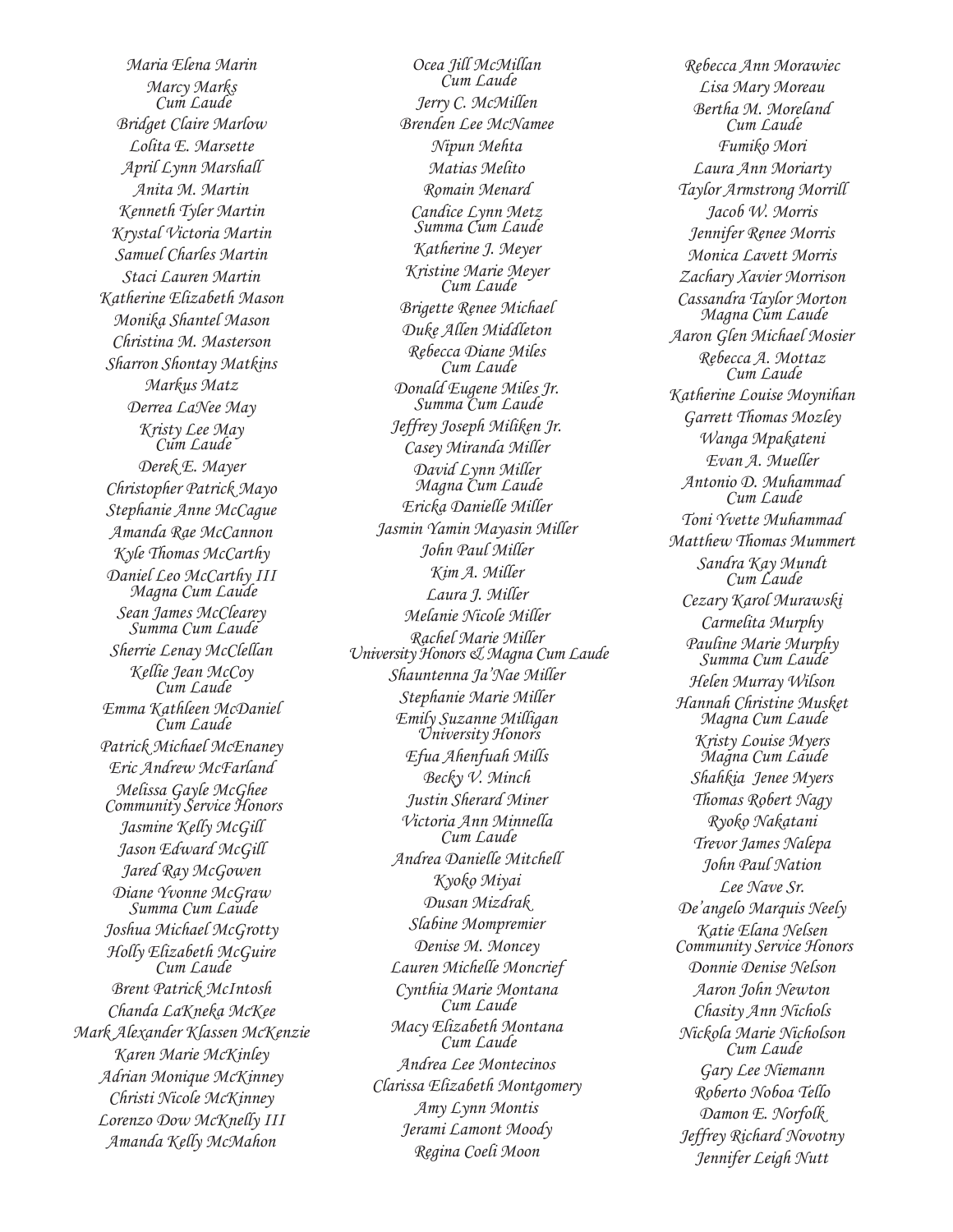*Shannon Renee Oberle Cum Laude Melissa Kristine O'Brien Emma Christine Odenwald Steven E. Ohlms John E. Olanowski Jr. Nichole Teresa Oldani Chastin Amity Oliver Samantha Kaitland Ollie Megan Patricia O'Neill Caleb Wayne Orf Natalie Rose Orf Magna Cum Laude Patricia M. Orf Summa Cum Laude Josimar Antonio Ortiz Lewis Richard William Ottens Kathryn A. Page Cassi Page-Morgan Ashley Marie Parker Irene Mary Parker Magna Cum Laude Jason Kyle Parker Taylor Lee Parker Bernard Parks Cum Laude Kelli L. Parks Shawn R. Parrish Jessica Rene Parsons Dianne Patterson Jessica Ann Patterson Kathryn Marie Patterson Michelle Renee Patterson Magna Cum Laude Monik Latrease Patterson Sandra L. Patzner Magna Cum Laude Elizabeth Marie Pautler Dana R. Pea Cum Laude Meghan Lee Pearson Rebecca D. Pearson Andrew Lee Peck Cum Laude Renee Peeples DeShonda LaNeice Penn Natalie Pennington Aurora Elizabeth Peregoy Sarah Marie Perez Shirley Delorse Perry-Wicks Cum Laude Jonathan Wesley Peterlin Lindsey Marie Petersen Jacob James Petersimes*

*Angela Nichole Phillips Pearle Michele Phillips Brenda Louise Phipps Stephanie Charlean Phipps Rachel Piazza Christina R. Pierce Stephanie Ann Pimmel Magna Cum Laude Heather Nicole Pinson Magna Cum Laude Carl W. Pittman Cum Laude Alandon Da'Marco Pitts Teresa Maria Serra Pizzo Cum Laude John Ethan Place Emily Grace Platt Magna Cum Laude Dennis Charles Plew Magna Cum Laude Lisa M. Plumley John-Michael Glenn Plummer Audrey Marie Plump Daniel Cameron Plump Deborah Poertner Cum Laude Courtney Irene Pogue Matthew Ryan Pohlman David Joseph Politte Magna Cum Laude Maehellena Polk-Harlan Catherine Marie Pomeroy Lukasz Pomian Candice C. Pompe Patrick James Ponseti Cum Laude Sarah Elizabeth Porch Summa Cum Laude Kevin D. Porter Summa Cum Laude Ophelie Mayliss Potelle Summa Cum Laude Robert Lee Powell Jr. Magna Cum Laude Jonathan Glenn Prange Brittany Camille Prater Jennifer Marie Preli Barbara Jean Price Cum Laude Paige Elizabeth Price Bryan Priest Erin Louise Prott Alex M. Pulos Amy Michelle Purcell Kyle Stephenson Pursell Cum Laude*

*Esther Quarshie Alicia Danielle Quillo Margaret Anne Rainey Linda K. Rains Summa Cum Laude Lindsey Noel Ramirez Christopher Blake Randall Ciera Latriece Randolph Andres Rangel Charles James Rankin Katarina Louise Rather Honey Rattan Mathias Rausch Phenika M. Ray Janet Ann Rayburn Cum Laude Deshae Raymey Redden Cum Laude Amy Kaye Redecker Magna Cum Laude Andrew James Reed Carlos Reeves Chevon Renae Reid Megan Kristine Reifsteck Jonathan Joseph Reilly Kelly Lynn Reilly Justin A. Reinhardt Cum Laude Jessica Rae Reinitz Sherrie Lynne Remphry Cum Laude Erica Rachelle Renes Jake K. Renfro Juan Ricardo Restrepo Kelly W. Revelle Cum Laude Sherise Danielle Reynolds Thomas James Reynoso Cum Laude Thomas Bauer Rhoads Gina Marie Richter Cum Laude Heather Ann Richter Joseph L. Right Jacqueline Christine Riley Summa Cum Laude Nancy Ann Rittenhouse Magna Cum Laude Karen A. Ritter Cesar Leopoldo Rivera Kariann L. Roach Jessica Yasmeen Roberson Calvin Dewayne Robertson Cum Laude Derrick Jay Robertson*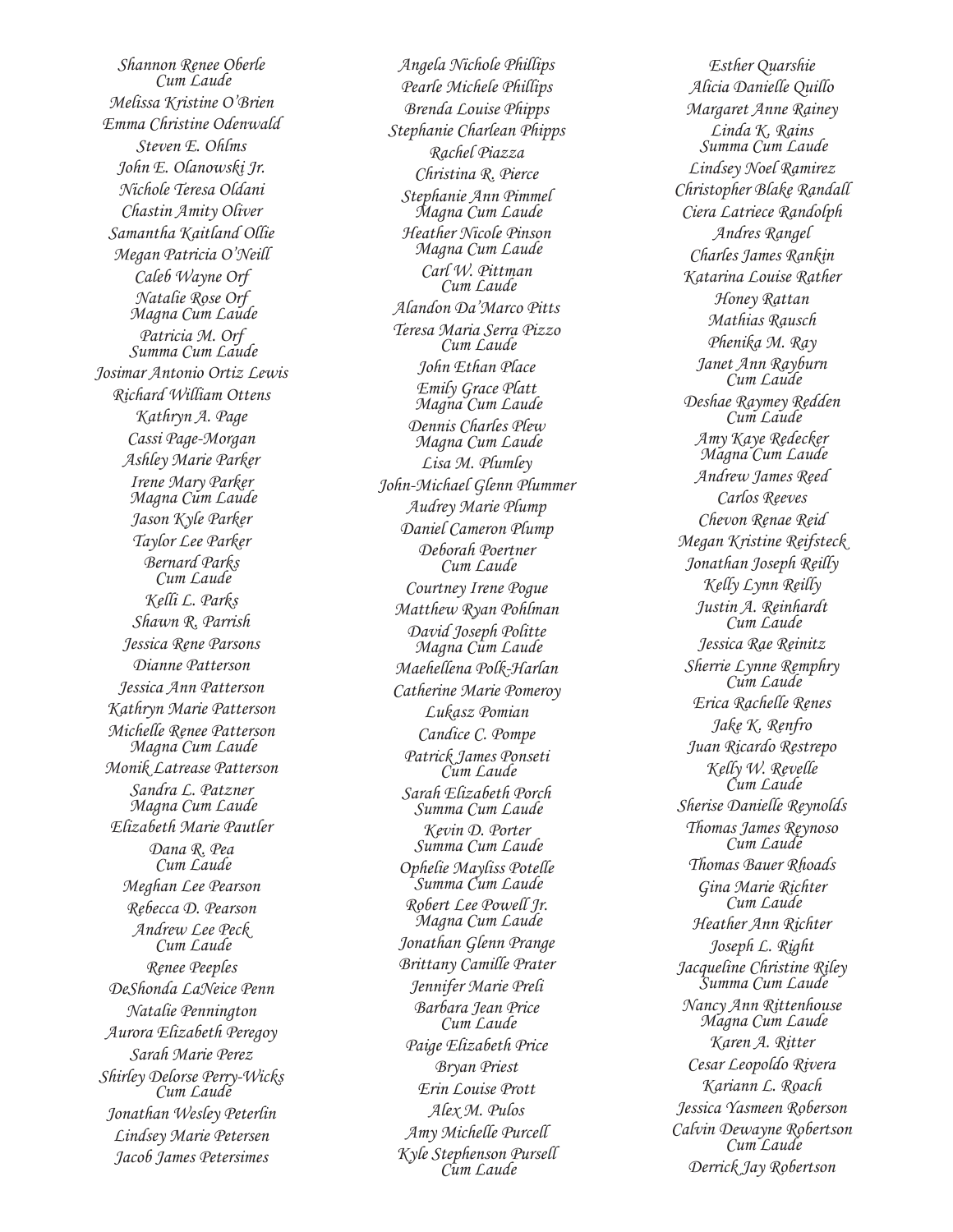*Linda Robinson Lunetha Evette Robinson Matthew Dennis Robinson Summa Cum Laude Allison Rocke Amanda Jorene Rocklage-Dompierre Antonio Moreno Rodriguez Gabriel Rodriguez Magna Cum Laude Natasha Kubah Roe Cum Laude Angela Rebecca Roehrs Elizabeth Ann Rogier Andrew James Roller Wayne F. Rolwes Summa Cum Laude Kirk Anthony Rose Magna Cum Laude Adarrious Maurice Ross Darlene Christle Ross Jeremy Ross Joan Michelle Ross Braden M. Roth Magna Cum Laude Charis Lynn Rowland Summa Cum Laude Michael Elizabeth Roy Cum Laude Rodney Allen Roy Brian J. Rufkahr Magna Cum Laude Michael Taylor Rushton DeVon Katrice Russell-Reed Michael Tanner Rust Nicholas William Sacco Cum Laude Jordan Lee Saculles Kelli Lynn Saffa Adis Sahbegovic Nicole Ann Salvo Lissa Carolina Sanchez Ferran Dana M. Sanders Natalie Sanders Caitlyn Nicole Sandquist Sukhbold Sangidaansuren Brian Adam Sanguinet Katherine C. Schelich Lucas Steven Scherer Jamie Joanne Schieferle Ruth Elaine Schiller Katie M. Schindler Matthew Robert Schmack Cathy Lynn Schmidt Summa Cum Laude Kyle Robert Schmidt*

*Ryan Joseph Schmidt Samuel Thomas Schmitz Katherine S. Schneider Michael James Schneider Jacob A. Schoettle Jesse Anthony Schriedel Gina Lynn Schroder Derek Lee Schroeder Sarah Anna Schroeder Sarah Christine Schroeder Sarah Rebecca Schroeder Anne F. Schuenke Jillian L. Schuette Sarah Lynn Schuette Summa Cum Laude Ashley Nicole Schulte Cum Laude Dana Kay Schulte Emily Christine Schultz Karl H. Schulz Cum Laude Andrew David Schuster Jennifer Lynn Schuster Cum Laude Rosalinda Marie Schwerdt Cum Laude Andrew John Scott Cum Laude Michael L. Scott Tiara Shavonne Scott Cum Laude Dana Rochelle Scott-Williams Cum Laude Destiny Marie Selby Cum Laude Tiffany Jennelle Selleck Christopher Michael Sevier Nick Shanders Summa Cum Laude Moriah Bethanny Shaw Courtney Marie Sheehan Kevin Patrick Sheehan Cymica Michelle Shegog Tiffany Jean Shelton James A. Shemwell Jr. Tracy Kathleen Sherbno Marva Shields Jason Gregory Shimkus Cum Laude Leah Rae Shipley Summa Cum Laude Tayona Dionne Shortridge Kylle Lynette Short-Schauf Erica M. Shoup Michael D. Shouse*

*Jessica Janiele Shumpert Tina Gayle Siemsen McClure Cum Laude Timothy J. Sienkiewicz Victoria Marie Sievers Jill Christine Sieving Jenee Lyn Sikma Ashley Nicole Silverberg Cum Laude Melissa J. Silverstein Michael Allen Simmons Simone Camiece Simmons Terkesha C. Singleton Matthew J. Slesarenko Patricia Anne Sloan Barbara Ann Smallwood Andrew Bryant Smith April Denna Smith Bianca Paige Smith Delores Renee Smith Edward Smith Jason Thomas Smith Summa Cum Laude Jessica Ellen Smith Summa Cum Laude Kiara Denise Smith Kimani Jarelle Smith Leslie Ann Smith Magna Cum Laude Ashley Renee Smugala Chad Austin Snider Samantha Lee Snyder Patrick Elliot Soener Victor Jose Solla Monserrate Nicholas F. Somes Leisa Marie Son Cum Laude Casey Marie Soncasie Samuel Joseph Spallitta Chelsie Lorrayne Spellmeyer Cum Laude Kristin Michelle Spence Emily Ann Spiller Community Service Honors Alexis Spinks Cory A. Spradling Daniele Stabile Kathleen Ellen Stachurski University Honors & Magna Cum Laude Chellienne Victoria Joijette Stacker Cum Laude Holly Maria Josefina Stanbrough Jessica Lauren Standfuss Dena R. Stanley*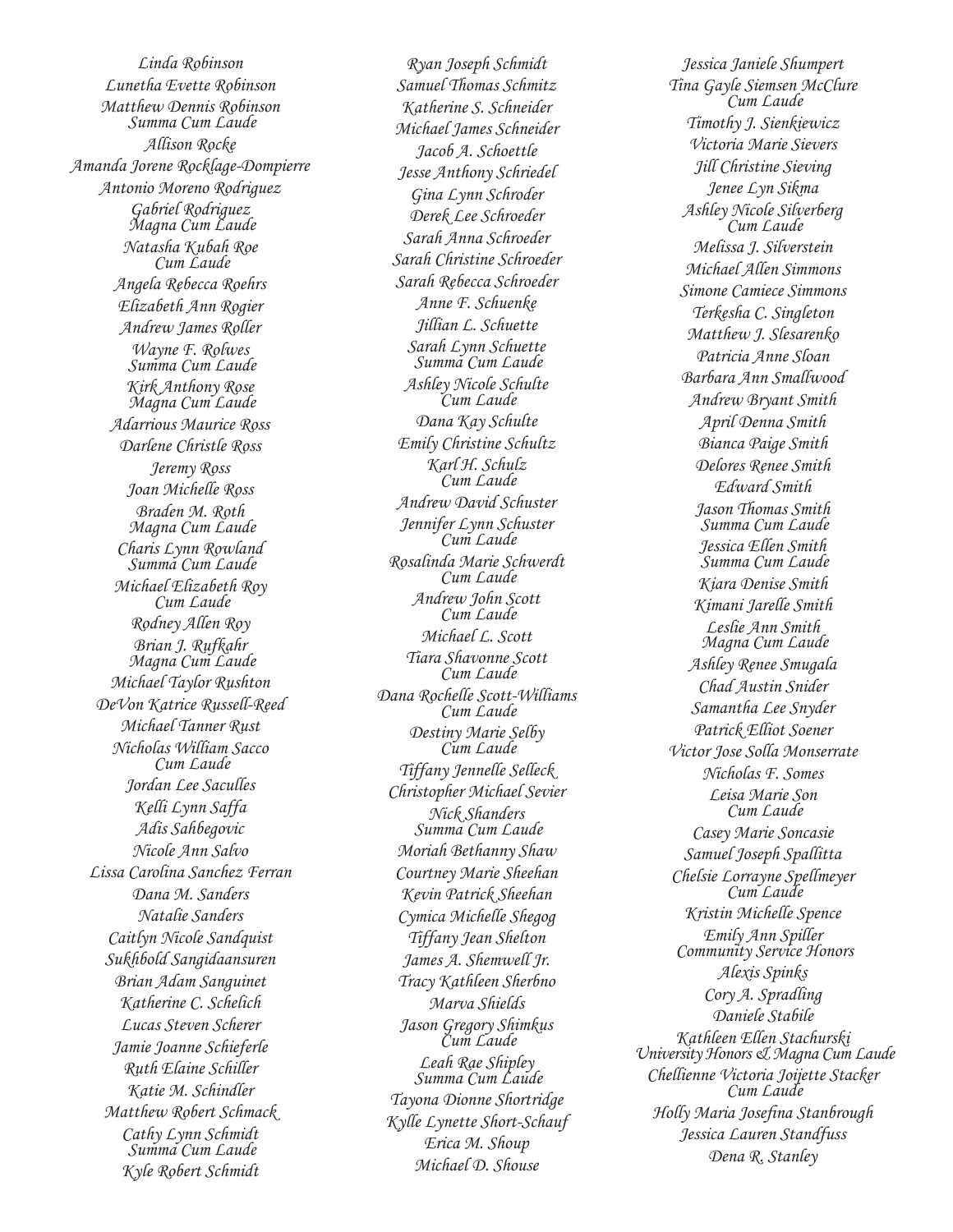*Susan Kay Stark Summa Cum Laude Gabrielle Lanette Starks Shanette Sherrill Starks Lauren Leanne Stein Leonard Matthew Stein Tara Marie Steinacher James Richard Stephens Lauren Ashleigh Stepp Cum Laude Matthew Scott Stevens Tanya Marie Steward Wendy Cheryl Stiebel Khristopher Ryan Stillman Ashley Marie Stokes Bryon J. Stolze Christy Michelle Straight Cum Laude Beau James Strebeck Magna Cum Laude Rozalinde Lane Streck Summa Cum Laude Thomas Allen Strike David J. Stroot LeeAnn Marie Struckhoff Allison M. Stuhlsatz Magna Cum Laude Beate Stumpf Michelle Anne Sturtevant Sergio Suarez Fernando Jose Sucre Akemi Sudo Heather Mayberry Summers Cum Laude Moeko Suzuki Melissa Sue Swallow Laura Jayne Swearngin Jordan Kathleen Syrigos Jennifer Edith Talley Cum Laude Maki Taniguchi Danielle Renee Taylor Danise Laurette Taylor Julie Carissa Taylor Summa Cum Laude Karen Annette Taylor Cleveland Sara Sue Tedesco Summa Cum Laude Lauren Nicole Tegarden Murat Gazi Tekin Bianca Ann Tenn Shannon Kathleen Tennyson Megan Terbrock Cum Laude Alexandria Denise Terry*

*Sean Michael Terry Meredith Ann Tharp Summa Cum Laude Joseph Lee Thibeault Cum Laude Kathryn Diane Thibodeau Andrew William Thiemann Vicki Lynn Thoma Cum Laude Angela D. Thomas, Summa Cum Laude Danielle Renee Thomas Dereck Chester Thomas David Anthony Thomas II Cynthia M. Thomas-Weaver Cathy M. Thompson Dwashon T. Thompson Seniqua Evelina Thompson Stephanie Elizabeth Thompson Cum Laude Tellia Ann Thompson Cum Laude Louis Haynes Thomson Joseph Diah Thorp Sarah Elizabeth Tichacek Carolyn Lynn Tichenor Cum Laude Ryan P. Tighe Ivone Gadala-Maria Tobias Cum Laude Tiffany Lee Tocco Pamela Kay Tope Summa Cum Laude Andrea Nichole Torrence Community Service Honors Herb Allen Torres Ashley Lynne Treece Sandra Tubo Cicely Katrece Turner Duanetta Rose Turner LaTrice Nicole Turner Tiffany Marie Turner Richard A. Turner Jr. Cum Laude Kyle Robert Tustin Magna Cum Laude Iesha Lashonda Marie Underwood Jessica Ashley Upton Cum Laude William Ray Uren Mekiya Shannic Ursery Bryant Nicholas Clifton Vahle Lori J. Van Beek-Mennemeyer Magna Cum Laude Christina Sue Van Horn Magna Cum Laude*

*Dale Burgh Vandeventer Summa Cum Laude Charles Richard VanMeter III Faith Evangelyn Varner Sasa Aleksandar Vasiljevic Deangelo Joseph Vassallo Cum Laude Deanna Marie Vassallo Cum Laude Anna Elizabeth Venable Magna Cum Laude Virgilio Rafael Vergara Kaitlin A.Vida Richard Harold Vie Mariana Ambra Fournier Vieira Adriana Maria Villacis Carlos Bernardo Villacis Estrada Chad A. Villemarette Cum Laude Allen Wayne Vincent Summa Cum Laude Amanda Lunette Vogt Community Service Honors Lindsay Claire Vollmar University Honors & Cum Laude Samantha Nicole Vossen Benjamin Joseph Vossenkemper Cheryl M. Wagner Cum Laude Alexander C. Waldroup LaQuanda Renee Walker Travonti Andre Walker Abygail Cristina Wallace Anthony James Wallace Austin Robert Walsh Robin Deneen Walsh Summa Cum Laude Pamela Sue Walter Magna Cum Laude Michael J. Waradzyn Carla V. Ward Sarah Ann Ward Pamela Sue Warden Karl Lynn Ware Jr. Kate Marie Warhol Michael Lonnie Warren Michael Anthony Wasem Kenya Marie Washington Mayuko Watarai Bryan Daniel Watkins Elizabeth N. Watkins Nicholas Grant Watson Cum Laude Jobie Waughman Kia A.Webb*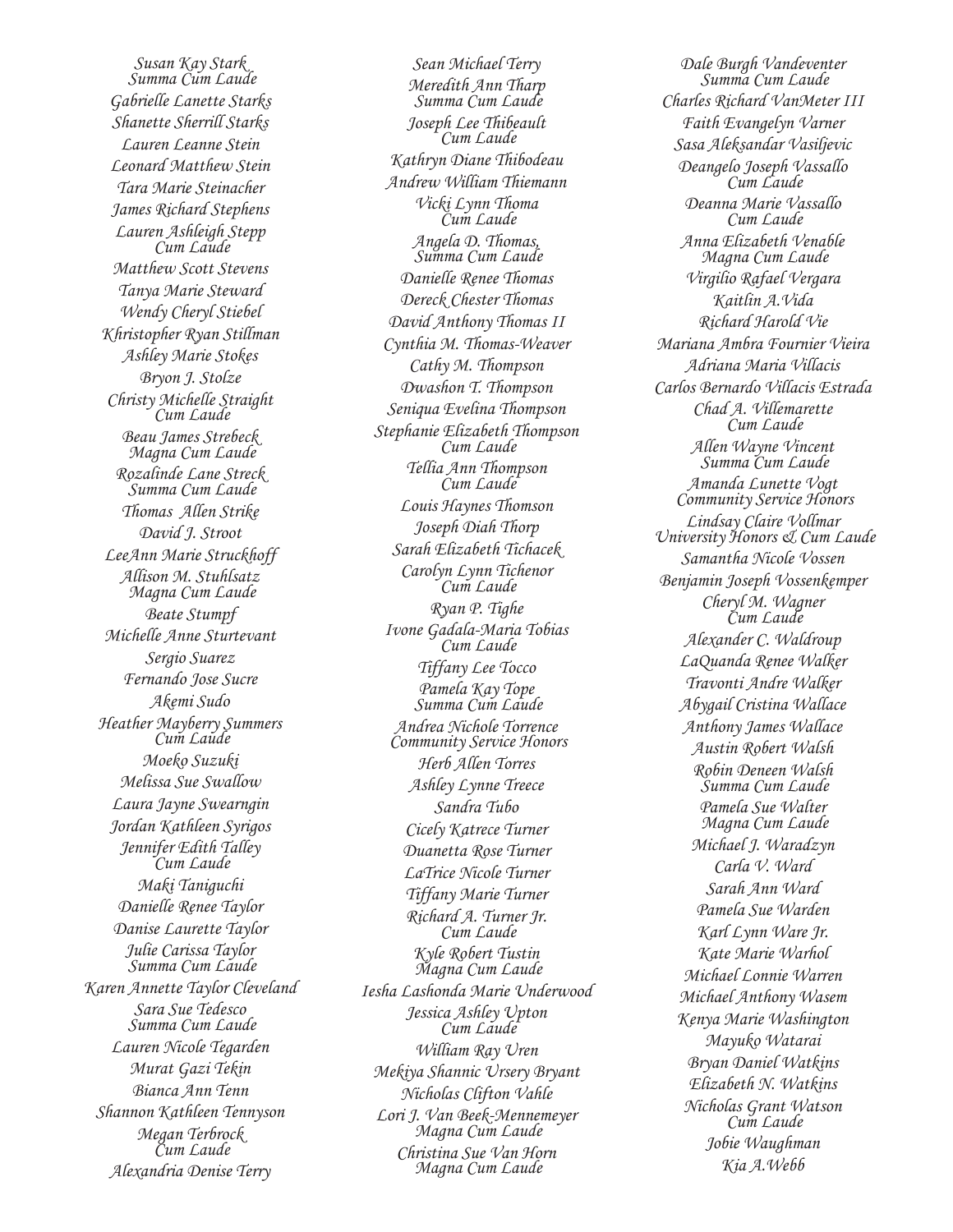*Russell Edward Weber Diana L. Weiss Kristin Marie Weiss Sandra Jean Welch Jamie M Wells Magna Cum Laude Megan Elizabeth Wepfer Samantha Carilu Werbiski Devon Michelle Wesche Katie E. Wessel James William West Kelsey M.A. Westfall Ashley Nicole Wheeler Cum Laude Shannon Wheeler Duane T. Whitaker Brittany Rose White Cum Laude William Cribbin White Erin Nicole Whitson Laura Whittington Long Cum Laude Jacob Allen Wideman Amanda Leigh Wiese Summa Cum Laude Sharon R. Wiesehan Summa Cum Laude Nicholas C. Wigglesworth Gabrielle Renae Wilcox Whitney Ann Wiles Jeanette Wiley Casey L. Will Krystal Marie Willen Angela Nicole Williams Cum Laude April L Williams Magna Cum Laude Arnaye Marie Williams Chiquita Marie Williams Christopher Alan Williams Deerra Nickkol Williams Fletcher Bentley Williams Geri Jo Williams Glen T. Williams Summa Cum Laude Herbert Trey Williams Jazmine Marie Williams Jennifer Williams John M. Williams Cum Laude Karla Denise Williams Cum Laude Leah Ann Williams Charles Lee Williamson IV Steven A. Willis III*

*Lisa Ann Willmann Abbey Lynn Wills Fabian Willskytt Magna Cum Laude Jennifer Ann Wilmoth David L. Wilmsmeyer Summa Cum Laude Alice M. Wilson Ashley L. Wilson Jeffrey Scott Wilson Kela LaFaye Wilson Robert Michael Wilson Walter Lawrence Wilson Summa Cum Laude Whitney E. Wilson Robert Francis Wilson IV Henry Gregory Wisnewski Paul Michael Wojciechowski Cum Laude Justin Michael Wolfrum Emily Clover Wolk Micah Nathanael Woodard Summa Cum Laude Sheila Ann Woods Jamie Lynne Woodson Brandie Renea Woolfolk Michelle Patricia Work Magna Cum Laude Karen Michelle Wrice Joycelyn C. Wright Katherine Mae Wright Magna Cum Laude Patricia Lee Wright Renee Wright William G. Wuller Satoko Yamamoto Krista P. Yoder Jamie Lynn Young Stephanie Anne Young Stephanie Marie Young Erica Lee Yowell Jennifer M. Yowell Cum Laude Oleg Zakala Cynthia Zamora Diane S. Zimmerman Magna Cum Laude Ryan Joseph Zimmerman Tracey Marie Zinselmeier Summa Cum Laude Vickey Lynn Zolman Summa Cum Laude Martina Zubillaga*

### *Bachelor of Fine Arts*

*Colin Eugene Adams Cum Laude Jessica Janell Baldwin Barbara Ann Barker Mitchel Ryan Bierer Karolina Bigos Amanda Nichole Boyce Jordan Drew Breeden Patrick William Brown Kelly Lynn Burris Juliette Grace Carvalho William Nathaniel Coward Shannon Ameli Daugherty Summa Cum Laude Kayla Diane Doeren Christopher Joseph Dressler Ryanne Nikole Dunlap Magna Cum Laude Oyuntungalag Gavaasuren Megan Leann George Jennifer Kay Heidger Emily Beatrice Heitmeyer Brittany Morgan Hoelscher Summa Cum Laude T. Linelle Huston Jessica Sublette Jacob Colleen Ann Kelly Sarah Katherine Knue Maria Layne Ledbetter Cum Laude James Michael Lewis Hayley M. McFarland Katherine Lynne McKenna Cum Laude LaRhonda Nagea Moore Sierra Rachelle Moses Juan Ignacio Muscarsel Francine Nzilampa Angela Christine Patton Summa Cum Laude Lillian Kathryn Grace Peters Jennifer May Petzoldt Nicholas Samuel Poku Kacie Elizabeth Schoenwetter Ameli Karolina Skoglund Natalie Mae Smith Summa Cum Laude Justin Vance Tague Sarah Elizabeth Tichacek Lee Q. Vo*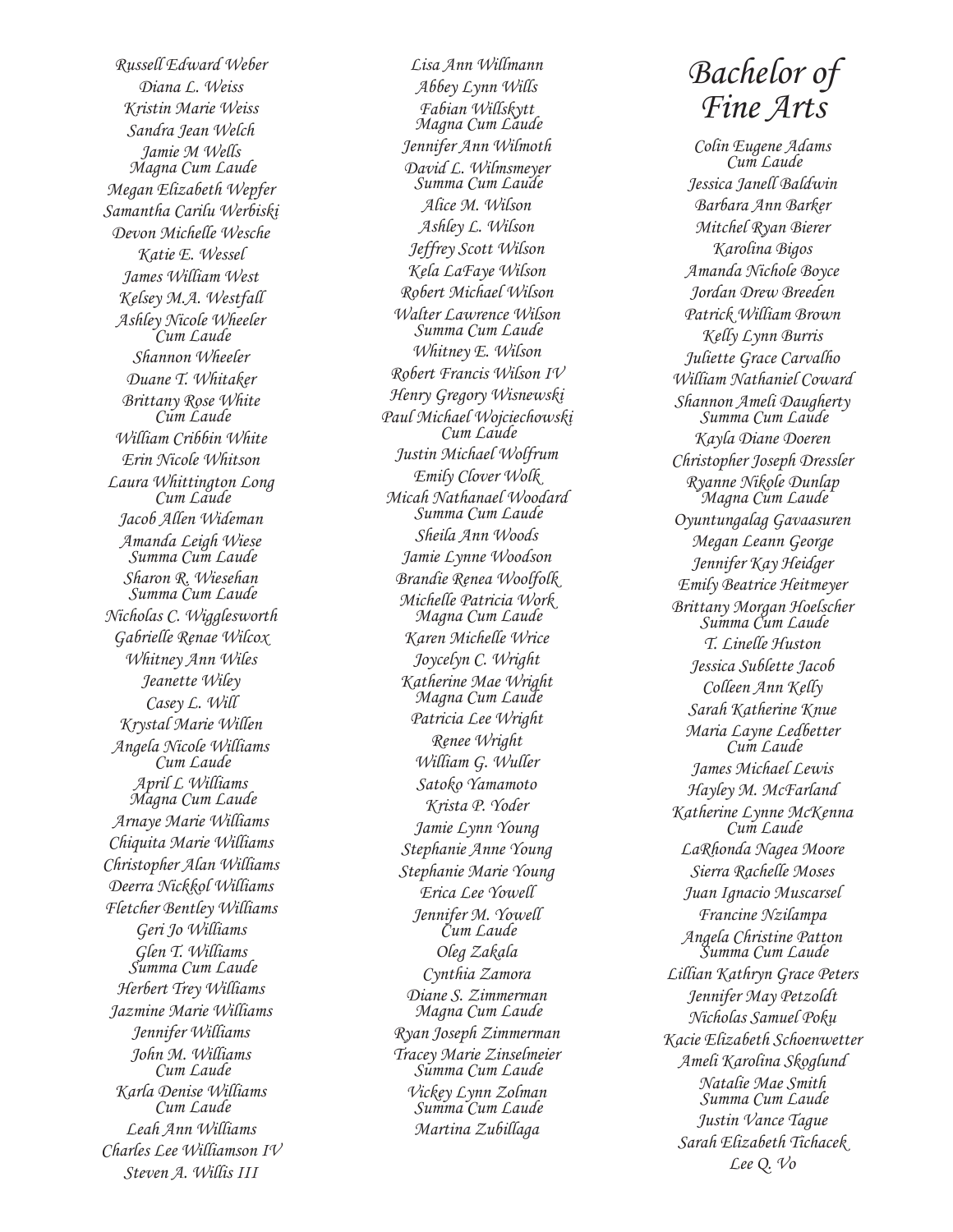*William Cribbin White Elizabeth Nicole Wickenhauser Cum Laude Aric Benjamin Williams Cum Laude John M.Williams Cum Laude Stefanie Barbara Wollenberg Summa Cum Laude*

### *Bachelor of Science*

*Ayodeji Lamar Adebayo Benjamin Lee Arlon Michele Nicole Ball Summa Cum Laude Adam Patrick Barron Bethany Raye Singleton Beamer Cum Laude Tonisha Nicole Bell Jordan Romney Bennett Kayla Michelle Bernich Sarah Marie Biermann Magna Cum Laude Vicki L. Bill Cum Laude Kevin Lee Blackburn Cum Laude Brittany Lea Blaske Brett R. Blythe Tiffani Joyce Bonds Kyle Nicholas Bosworth Alen Bradaric Kenneth Paul Bradford Phillip Andrew Bragg Cum Laude Andrew John Bram III Heather Lynn Brasfield Thompson Brodie-Amonoo Christopher Paul Brown Cum Laude Kelsey Lyn Brummer Summa Cum Laude Richard Bernard Buford Samantha Lee Byrd Jesus Enrique Caceres Benitez University Honors Lisa A. Calvarese Alasdair Campbell Tamara R. Campbell Cum Laude Daniel Matthew Carlisle Peter F. Caulfield Cum Laude*

*Jasmine Tremia Chamberlain Iliyan Dimitrov Chamov Antonio Chavez III Cum Laude Patrick J. Chiarella Timothy Terrell Cistrunk Te-Angela Michelle Clark-Banks Christopher M. Clohessy Cum Laude Tavan J. Cody Krystal Marie Collins Magna Cum Laude John Houston Colonder ll Jordan Michael Conner Ian Michael Coppersmith Steven C. Costin Cum Laude Michelle Renee Cotton Jeremy Michael Crane Michael Carl Crowder Stephane Dal Soglio Megan Alice Sharon Daniel Francois Salim Dau Herrera Magna Cum Laude Brett E. DiNovi Dule Djurasevic Matthew Thomas Dlugos Lisa Marie Doner Cum Laude Janie Marie Dowell Jed Douglas Driemeyer Tracy Michelle Duncan Shawn Michael Kenneth Dunn Alyson Genee Dykes Summa Cum Laude Danielle Nichole Echols Jeremy Lance Edgerson Adam Z. Ehlen Chris B. Eikel Christina Colleen Eime Megan Marie Emig Caitlin Rose Erickson Victor Diego Espinoza Brian Ashley Felgate Mario Fennoy Brian Michael Ferrari Tranada B. Finley Magna Cum Laude Matthew Kyle Firth Ida Yolanda Francisco-Stewart Anne Marie Franklin Rachel Leann Freeman Jennifer May Fryer Eileen R. Fuhrmann*

*Sophia Anastasia Galati John Richard Gatermann Magna Cum Laude Christopher R. Gebhardt Summa Cum Laude Aaron Michael Gervich Nicholas David Giacopelli Cum Laude Jamie Marie Gibison Sarah Marie Gildehaus Sandra Leigh Gilmer Jacqueline E. Gordon Carrie A. Gower Megan Leigh Grummel Christopher Brian Grunwald Summa Cum Laude Ishwor Gurung Kavita Gurung Alexis Katherine Gutterman Edward James Haar Nicole Denise Hackett Krystal Lynn Hagood Jason Anthony Hall Brooksy L. Halterman Kathryn L. Hamilton Summa Cum Laude James Patrick Hampson Trinity Lee Hardin Summa Cum Laude Nicholas W. Harper Cum Laude Jeremy Adam Harrell Richard E. Harris DeAnna R. Harvey Denise A. Haselhorst Cum Laude Shiori Hatayama Scott Louis Hayden Summa Cum Laude Adam Gregory Hayes Summa Cum Laude Stephanie Ann Hayes Cum Laude Bartosz Hejman Tiffany R. Henry Kathleen Diane Herrell Magna Cum Laude Dean Scott Hodge Chrystal Antionette Hogan Kenneth Jacob Horseman April Nicole Hosein-Reid Christopher Stephen House Gregory Matthew Howell Karl E. Hudson*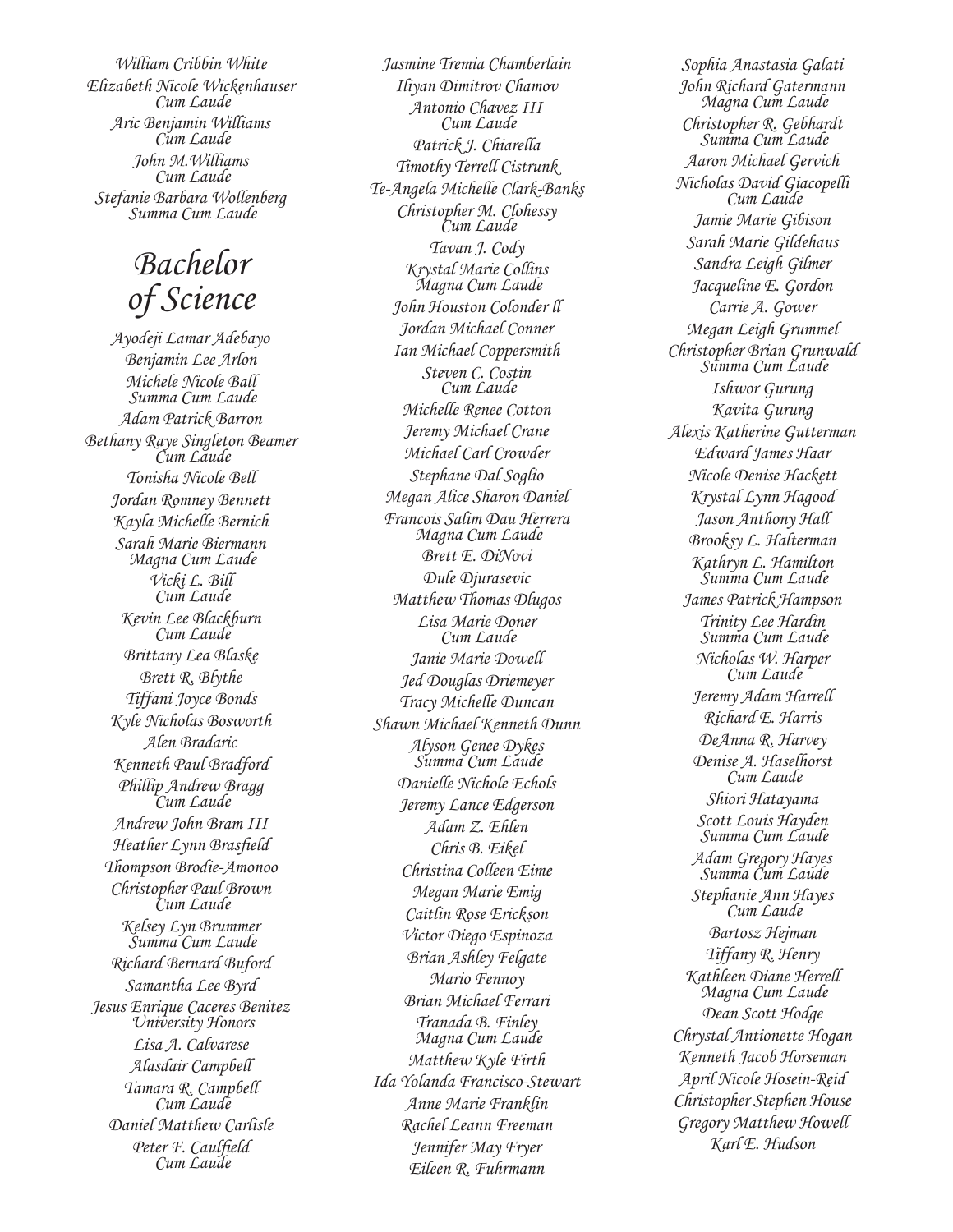*Jacob Earl Hunsel Magna Cum Laude Daniel Christopher Iadevito Andres Ignacio Iriarte Pozzi Ivaylo Petrov Ivanov Rachel R. Jackson-Bramwell Amanda Nicole Jarrett Estella Visible Johnson Cum Laude Marie A. Kaufman Philip A. Kaylor Rhonda Carol Kelly Patricia Lynn Kempfer Cum Laude Michael C. Killian Malcolm Eldridge King Michael Fredrick Knipping Andrew A. Knorr Cum Laude Rob J. Kohrmann Andrew J. Koval Cum Laude Viktoria Krahling Dilip Lama Michael R. Landen Justin Michael Lane Charlene R. Launuis Kevin Joseph LeGrand Elizabeth Anne Leuther Carolyn Michelle Lewis Cum Laude Adrienne Gabrielle Lieu Barbara Marie Lightle Cum Laude Jessica Marie Liverar Cum Laude Kevin Lee Lobsinger Darrell E. Louderback Darricka Shenell Lucas Gerald Frederick Lueck, Cum Laude Ben Joseph Lunbeck, Cum Laude James L. Lyons Teresa Rebecca Macleod Cum Laude Aaron D. Mahanay Jennifer Annette Mahoney Cum Laude Patrick Joseph Mahoney Pragya Manandhar Christopher J Mattingly Magna Cum Laude Ellen Rose Matusiak Andrew Cory Mayer*

*Christopher M. McCarthy Laura J. McClain Mary Margaret McDaniel Summa Cum Laude Isaac Dudley McFarland Chelsea J. McGraw Patrick John Meuth Claudia Mieke Magna Cum Laude Aimee Lynne Miller Magna Cum Laude Brittany R. Miller Jada Miller Cum Laude Ian M. Milster Louchiana Mitchell-Wilson Cum Laude Jennifer Nicole Moberly Richard V. Montgomery Valarie Nicole Moody Cum Laude Lindsey Marie Moore Summa Cum Laude Jasmun D.R. Moorehead-Neal University Honors Elijah Whitefield Murrell Roger Alvin Nebelsick Marcia D. Newton Steffanie Andrea Nolden Yolanda Renee Norful Emma Jane Norman Mitchell Jeffrey Norris Jennifer Lynn Northcutt Constance Marie Northrup Magna Cum Laude Nicole Elizabeth Ogden University Honors & Summa Cum Laude Samantha Kaitland Ollie Jeffrey A. Osmoe Summa Cum Laude Eleni Christina Papadakos Salvo Dignoti Parenti Kristal L. Parker Cum Laude John N. Parnello Brenton Wayne Pasley Tamara Len Pastor Mariah Anne Patton Sean Eugene Peete Cum Laude Grant Alexander Perkins Tara Michelle Pesold Summa Cum Laude Mathew James Petersen Stefan I. Petrov*

*Francis Allen Pettis Stanley M. Philipak Summa Cum Laude Jordan Austin Phillips Jeremy David Pieper Jacob Patrick Plaggenburg Jessica Lacey Poat Debra Ann Pollard Cynthia Ann Potter Summa Cum Laude Tressa Daphene Powell Jason M. Pruitt Pamela L. Pultz Summa Cum Laude Kristina Marie Ramshaw Aditya Rawat Ashley Anne Rebeck Erik Matthew Reeder Patricia M. Reinert Cum Laude Lydia N. Reinhold Jody Lynn Ridder Shelly Kay Ripperda Magna Cum Laude Teresa L. Roberts Marquette Cherye Rockett Damien Alan-Williams Rogers Lindsay Camille Rone University Honors & Summa Cum Laude Melissa N. Rotellini Summa Cum Laude Benjamin Alexander Roth Summa Cum Laude William Zachary Ruhman Cum Laude Angel G. Sanchez Eileen R. Schaller Cum Laude Joseph Louis Schallom Sarah Marie Schlau Jennifer Dawn Schuler Abby Marlene Schultehenrich Mitchel S. Schwartzman Community Service Honors & Cum Laude Stuart Jason Scott Jeremy S. Seavey Magna Cum Laude Kyle M. Segelle Katherine Lynne Severson Justin R. Shiroma Stephanie Jo Silverberg Summa Cum Laude Nicole Christine Simms Jayshree Singh Kim Smallacombe*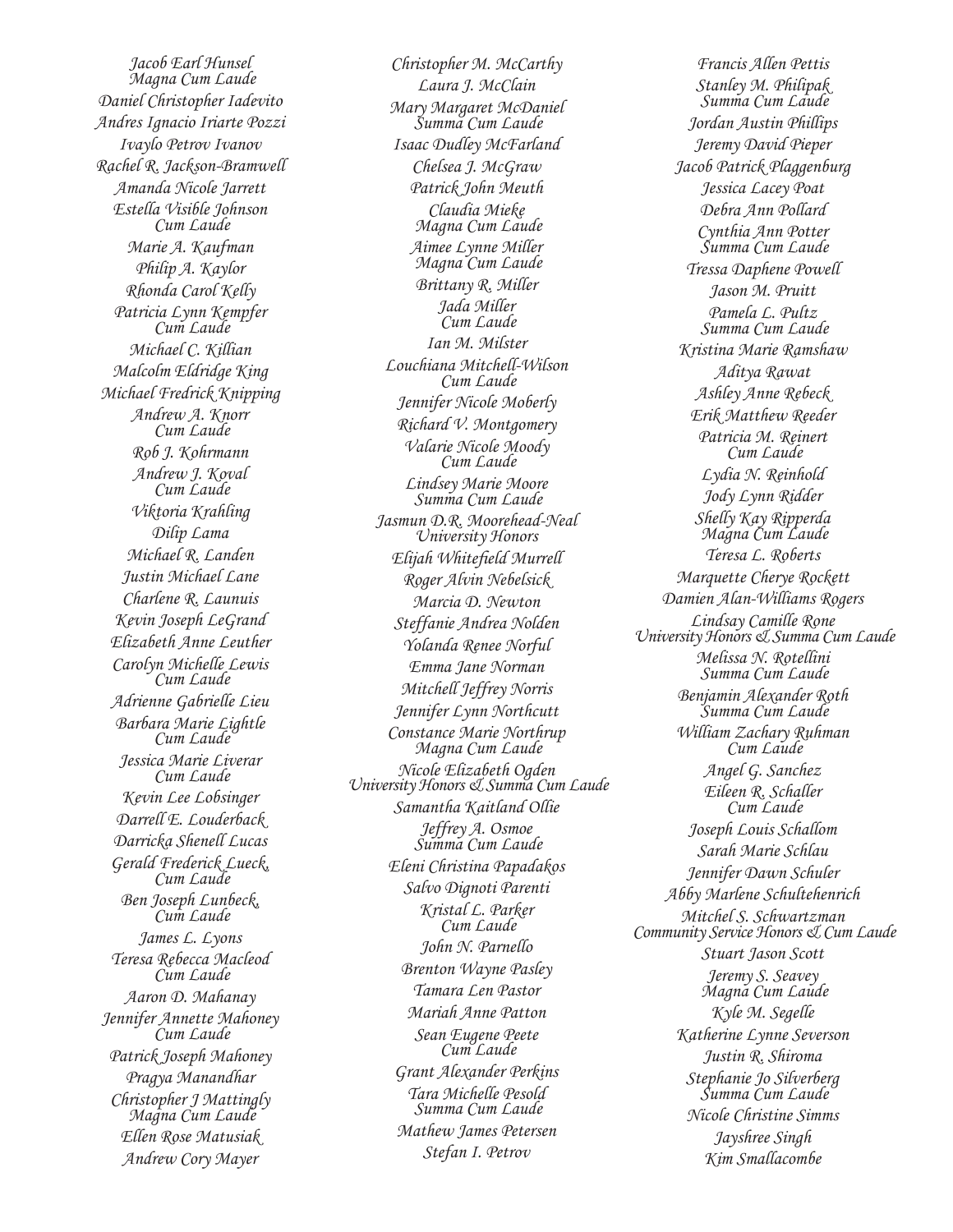*Raymond Paul Smith IV Karon Elizabeth Sneed-Williams Tyler G. Sollberger Greg W. Steffen Summa Cum Laude Ashley Elizabeth Stewart Reginald Alvin Stocking Christina M. Strawser Steven Sage Suess Garrick E. Summers Brittany Elizabeth Tate Pamela M. Thurston Summa Cum Laude Merelyn Denise Tolbert Magna Cum Laude Shauntay Renea Toler John David Torres Katie Marie Trower Joshua Andrew Tunnage Magna Cum Laude Seth Thomas Tutera Summa Cum Laude Tessa Marie Valdez Jaime Kay Viviano Karen Elizabeth Voegele Courtney Elizabeth Vollmer Arista Dawn Waite Angela Christine Wakefield Jeffrey David Wallace Elissa Sue Walton Jo Ann Walton Magna Cum Laude David Leonard Wasylenko David S. Watkins Christopher Lee Watson Summa Cum Laude Meghan Elizabeth Wencker Cum Laude Kenneth D. Westrich Linda Ann White Cum Laude Ashley Richelle Whoberry Bridget Patricia Willis Cum Laude Virginia E. Woodland Makoto Yamasaki Cum Laude Melissa Kaye Yount*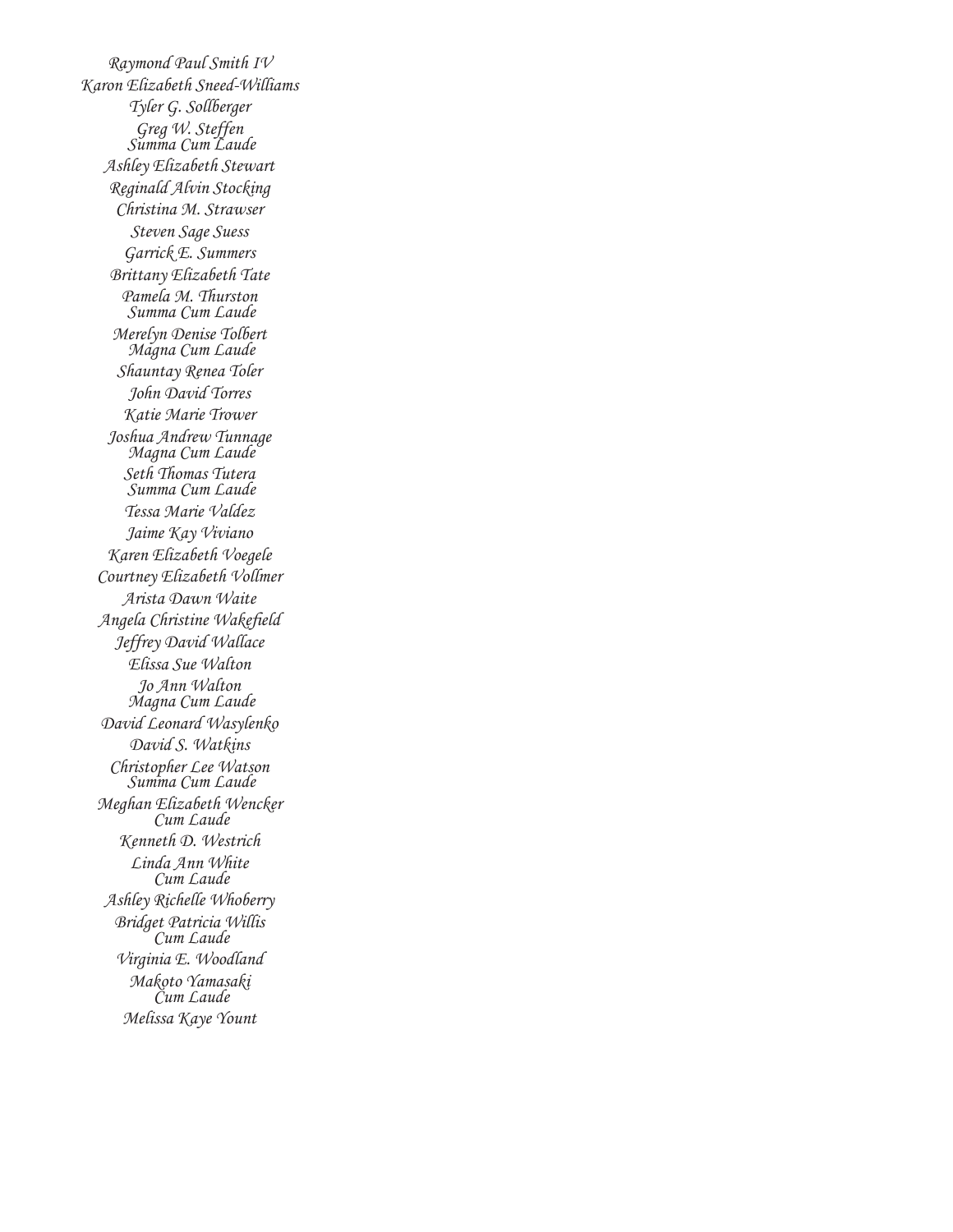*Board of Directors Officers*

*Jim J. Shoemake, Chairman Ben F. Blanton, Vice Chairman* *John W. Hammond, Treasurer Grace Harmon, Secretary*

#### *Members*

*Patricia A. Ahrens Kevin Bray Jackie Brock Gaspare Calvaruso Nancy Calvert J. Michael Conoyer David G. Cosby Thomas Dunne Jr. James D. Evans Duane Flowers Jonathan Ford*

*Henry J. Elmendorf*

*Thomas R. Hughes Elizabeth Huss James E. Issler Mark A. Kern Janet Lewien Robert Lowery, Sr. Joseph G. Mathews Doug Mueller Maurice D. Newberry Ronald W. Ohmes Ronnie D. Osborn*

*Life Members*

*Donald Paule Ruamjerd Pongcharoenkiat Lucy Rauch Herb Roach Jane Calvert Rogers Dale Rollings Jerry E. Scheidegger Gary N. Shaw Randy R. Simons Patrick S. Sullivan Rick Sullivan*

*Larry G. Kelley Elizabeth M. Rauch*

## *Alumni Board*

## *Officers*

*Janet Lewien ('85,'04,'07), President Judith Brown ('67), First Vice President* *Peter Cohen ('98), Second Vice President Mary Ellen Kantz ('77,'91), Secretary*

## *Members*

*Nancy Calvert ('61) Larry Dunn ('09) Mary Gismegian ('81) Cortney Hupper Lenk ('99) Randy Karraker ('84) Betsy Light LeDoux ('63 & '91)*

*Marie Mahaffy ('63) Mark McColl ('85) Brian Mundy ('98) Dr. Betty Osiek ('62) Mary Ann Messer Oelklaus ('65) Dr. Dorothy Ricketts ('72)*

*Emily Rademan ('07) Jane Calvert Rogers ('67) Glenda Raef Schaefer ('68 & '90)*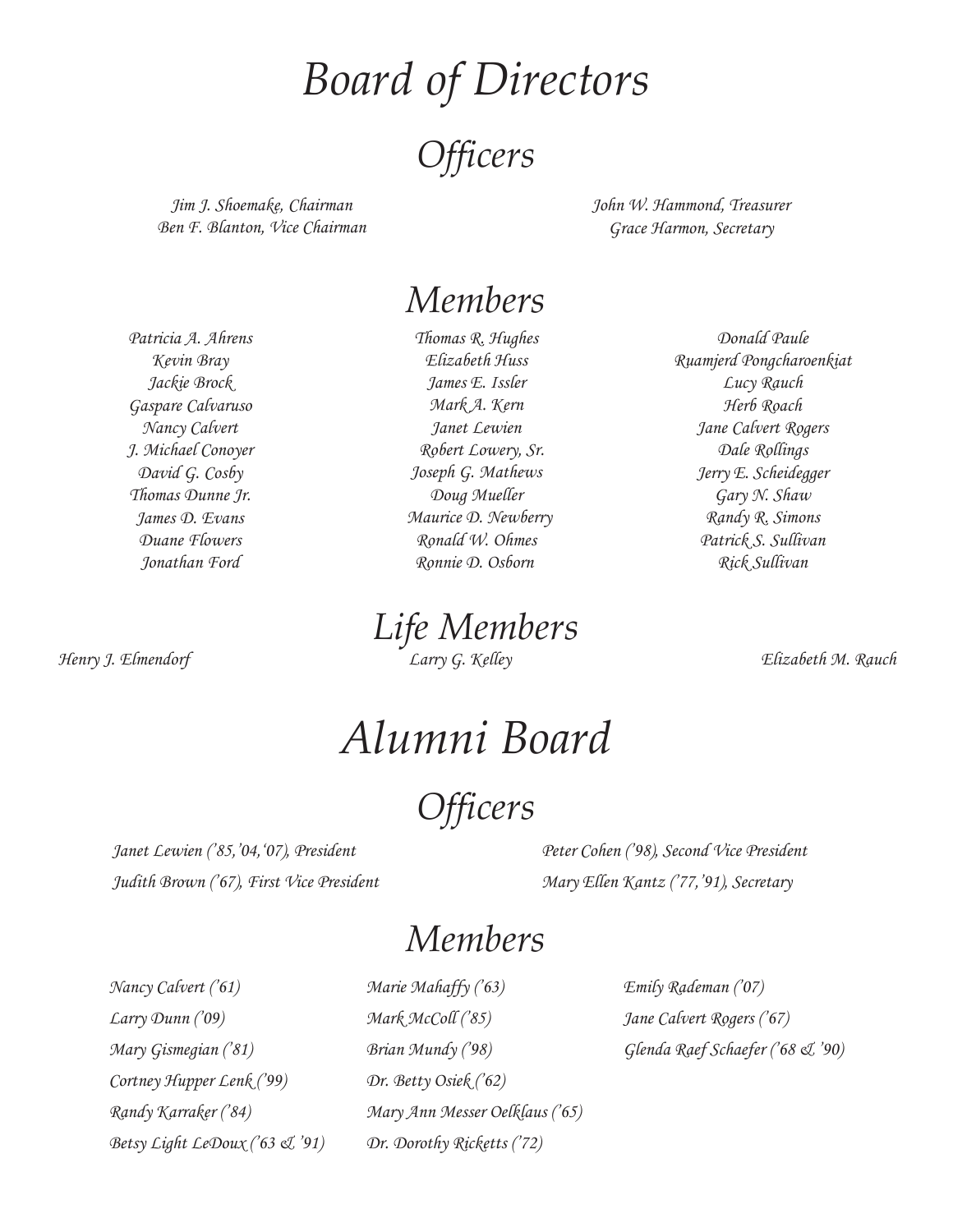# *Fife and Drum Corps*

A fife and drum corps such as the one playing today – the Living History Reenactors Fife and Drum Corps – would have been particularly familiar to George and Mary Sibley. Such corps and their music were central to army life in the early 19th century, including at Fort Osage, where George Sibley was Indian trade factor from its founding in 1808 until 1822. The sounds of army music like this would have continued to be familiar to the Sibleys, since both St. Louis and St. Charles were still relative outposts just beginning to serve as a gateway for westward expansion. Just as fife and drum corps were central to ceremonial processions in the Sibley's day, so too is it integral to ours at Lindenwood today.

The Living History Reenactors Fife and Drum Corps represents the look and sound of a U.S. Army fife and drums corps from the time period of the War of 1812. They play instruments from that period, including replica wooden six- and ten-hole fifes, and deep rope-tension drums.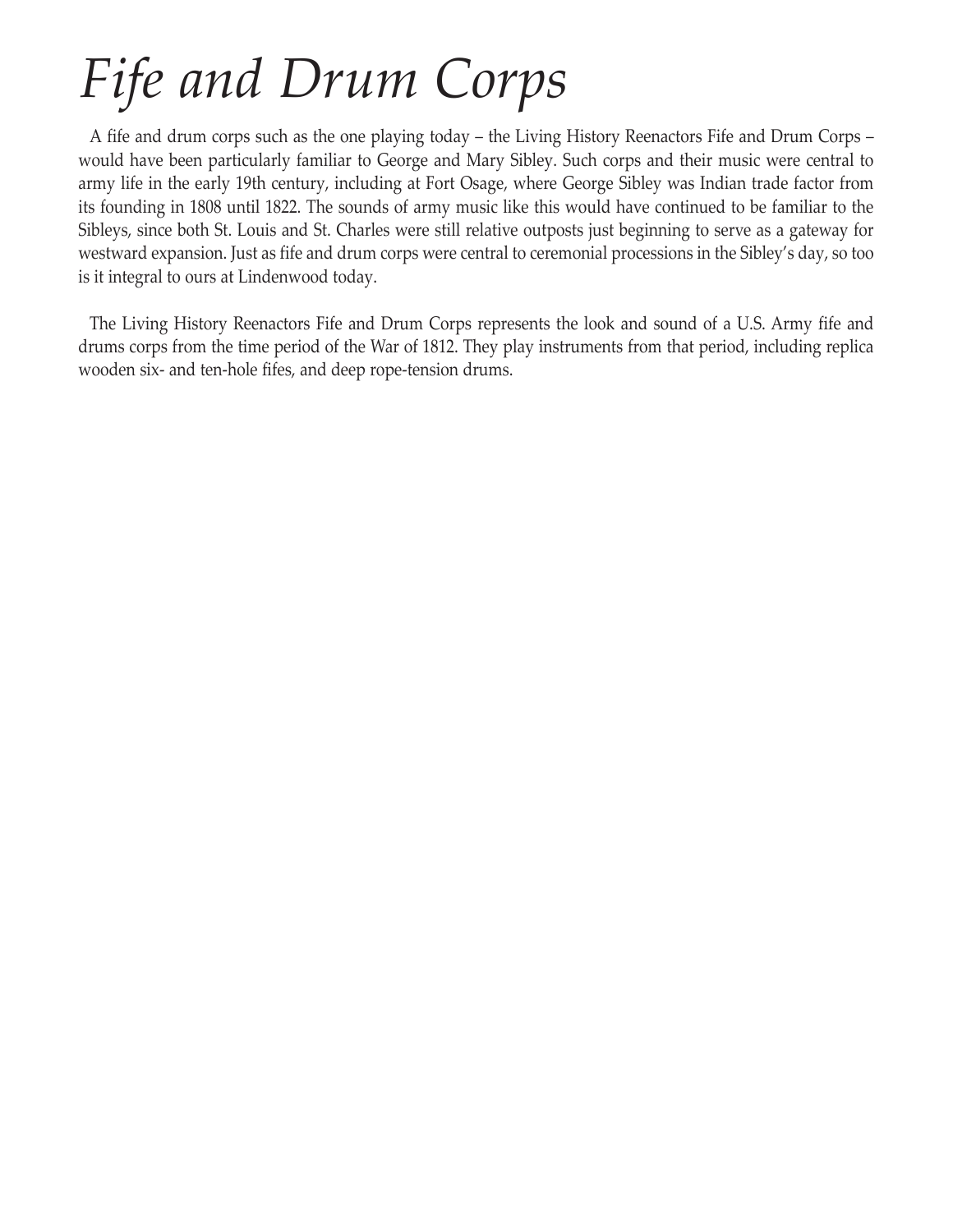## *Academic Dress*

The caps, gowns, and hoods worn by the faculty and students at this graduation are today's formal dress of the worldwide academic community. While now worn only on festive occasions such as commencement, such dress was originally the normal garb of academics as they went about their daily business. Originating in Europe more than a thousand years ago, like universities and colleges themselves, academic dress first developed within the church, and all academics were once at least in minor orders within the church. The robes and hoods are stylized versions of these monastic robes. In Europe, each institution seems to have its own variant of costume, but in America, academic costume follows a uniform code drawn up by a special commission in 1895. The code has three main parts, dealing with caps, gowns, and hoods.

The Oxford type cap or mortarboard seems to have evolved from the square biretta of Renaissance clergy. It is always black and may be of any appropriate material except that velvet is reserved for doctors. Many faculty members wear the Cambridge style cap. The tassel worn with the cap has three variations. It may be black for any degree or it may be the color of the academic area in which the degree was granted. Doctors and governing officials of institutions wear tassels made of gold metallic thread. The tassel is worn on the left side of the cap.

The academic robes are all black, except for certain doctoral robes. The style of robe indicates the highest degree earned by the wearer. Bachelor sleeves are pointed, and the robe is plain. Undergraduate students who have achieved honors display a cord. Students who graduate with University Honors wear a purple double cord; students who graduate with Community Service Honors wear a cardinal red and silver grey double cord; students who graduate cum laude (with praise) wear a white double cord; students who graduate magna cum laude (with great praise) wear a gold double cord; and students who graduate summa cum laude (with highest praise or distinction) wear a gold and white triple cord. Master's robe sleeves are oblong and longer. The doctoral robe features velvet bands in the front, and the robe sleeve also has velvet bands and is gathered at the wrist. The doctoral robe itself is cut much fuller than the other two gowns.

The hoods indicate the academic area of degree, the level of the degree, and the school that granted it. The level of the degree is shown by the size of the hood, the width of the velvet trimming, and in the case of the doctor, the shape. The master's, the specialist's, and the doctor's hoods are three and one-half feet, three and three-quarters feet, and four feet long, respectively. The velvet trimming in the same order is three, four, and five inches wide. The outer band of the hood indicates, by color, the degree; the bright, silken interior of the hood, by its colors and design, indicates its source. Each university and college has a distinct hood. The Lindenwood University hood is lined with white and yellow silk, representing the University's colors.

The colors of the mortarboard tassels worn by today's degree recipients, as well as the hoods worn by faculty and graduate students, indicate the major fields of study.

| <b>BROWN</b>      | Acting, Dance, Directing-Theatre, Musical Theatre, Performing Arts, Studio Art, Tech Theatre/Design, Theatre,<br>Theatre Arts Management                                                                                                                                                                                                                                                                                                                          |
|-------------------|-------------------------------------------------------------------------------------------------------------------------------------------------------------------------------------------------------------------------------------------------------------------------------------------------------------------------------------------------------------------------------------------------------------------------------------------------------------------|
| <b>CITRON</b>     | Social Work                                                                                                                                                                                                                                                                                                                                                                                                                                                       |
| <b>COPPER</b>     | Economics                                                                                                                                                                                                                                                                                                                                                                                                                                                         |
| <b>CRIMSON</b>    | Journalism                                                                                                                                                                                                                                                                                                                                                                                                                                                        |
| <b>DARK BLUE</b>  | Philosophy                                                                                                                                                                                                                                                                                                                                                                                                                                                        |
| <b>GOLD</b>       | Biology, Chemistry, Counseling, Environmental Biology, Fire and Paramedic Science, Gerontology, International                                                                                                                                                                                                                                                                                                                                                     |
|                   | Studies, Psychology, Sociology                                                                                                                                                                                                                                                                                                                                                                                                                                    |
|                   | NUGGET or DRAB Accounting, Administration, Business Administration, Entrepreneurial Studies, Finance, Fire Science Management,<br>General Business, Health Management, Hospitality Services Management, Human Resource Management,<br>International Business, Management, Management Information Systems, Managing Information Technology,<br>Marketing, Mortuary Management, Music Business, Nonprofit Administration, Retail Merchandising, Sport<br>Management |
| <b>PEACOCK</b>    | Political Science, Public Administration, Public Management                                                                                                                                                                                                                                                                                                                                                                                                       |
| <b>PINK</b>       | Music, Music-Instrumental, Music Performance, Music-Vocal/Choral                                                                                                                                                                                                                                                                                                                                                                                                  |
| <b>PURPLE</b>     | Criminal Justice, Criminal Justice Administration                                                                                                                                                                                                                                                                                                                                                                                                                 |
| <b>SAGE GREEN</b> | Exercise Science, Physical Education                                                                                                                                                                                                                                                                                                                                                                                                                              |
| <b>SCARLET</b>    | Christian Ministry Studies, Religion                                                                                                                                                                                                                                                                                                                                                                                                                              |
| <b>SKY BLUE</b>   | Athletic Training, Early Childhood Education, Early Childhood Special Education, Education, Educational<br>Administration, Educational Leadership, Educational Studies, Elementary Education, Health Education, Industrial<br>Technology Education, Instructional Leadership, Middle School Education, School Administration, Teaching                                                                                                                            |
| <b>WHITE</b>      | Advertising & Media, American Studies, Art History, Arts Management, Communications, Computer Information<br>Systems, Computer Science, Corporate Communications, Digital Cinema Arts, English, Fashion Design, French,<br>General Studies, History, Information Technology, Interactive Media and Web Design, Mass Communications,<br>Mathematics, Multimedia Design Communication, Spanish, Writing                                                             |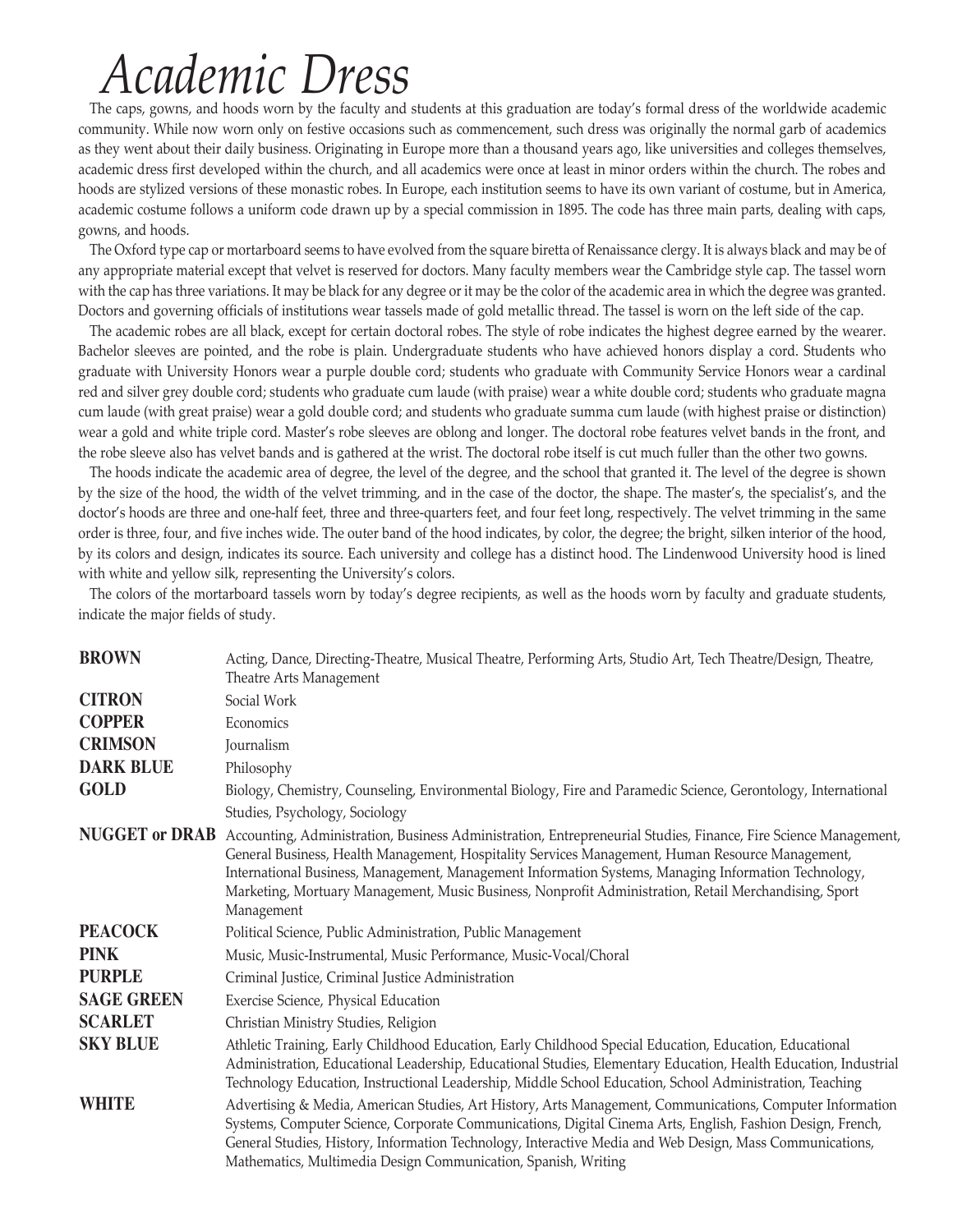#### **The Lindenwood** *EDGE* **Having the Lindenwood** *EDGE* **means to be . . .**

#### **Educated**

- Informed by the liberal arts and sciences
- Prepared for a modern career
- Engaged in lifelong learning

#### **Disciplined**

- Principled and values-based
- Self-starting
- Others-centered

#### **Global**

- Inter-culturally informed
- Open-minded
- Internationally connected

#### **Effective**

- Compellingly expressive
- Workplace proficient
- Leadership destined